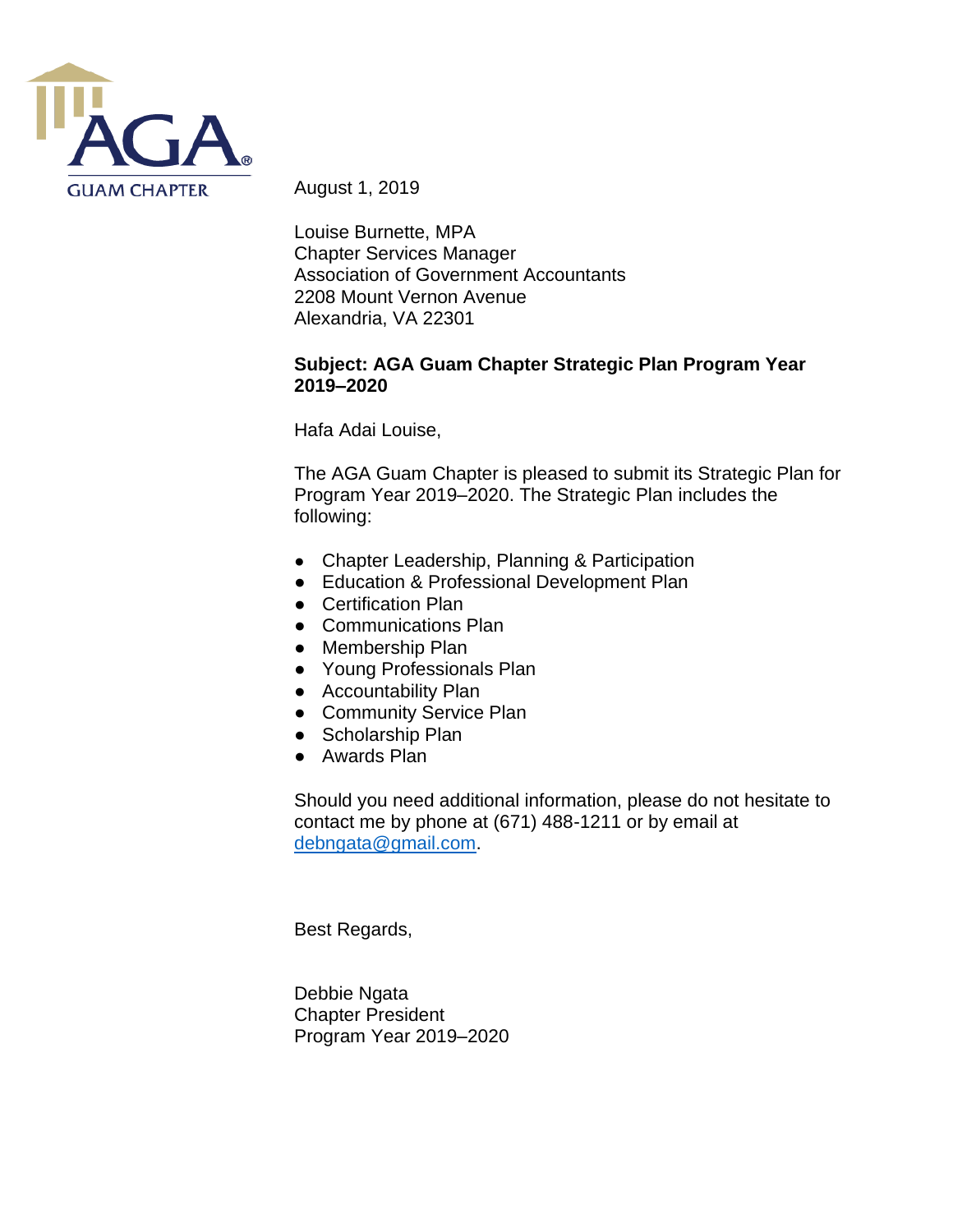

## **Strategic Plan**  Program Year 2019 ‐2020

*Advancing Government Accountability*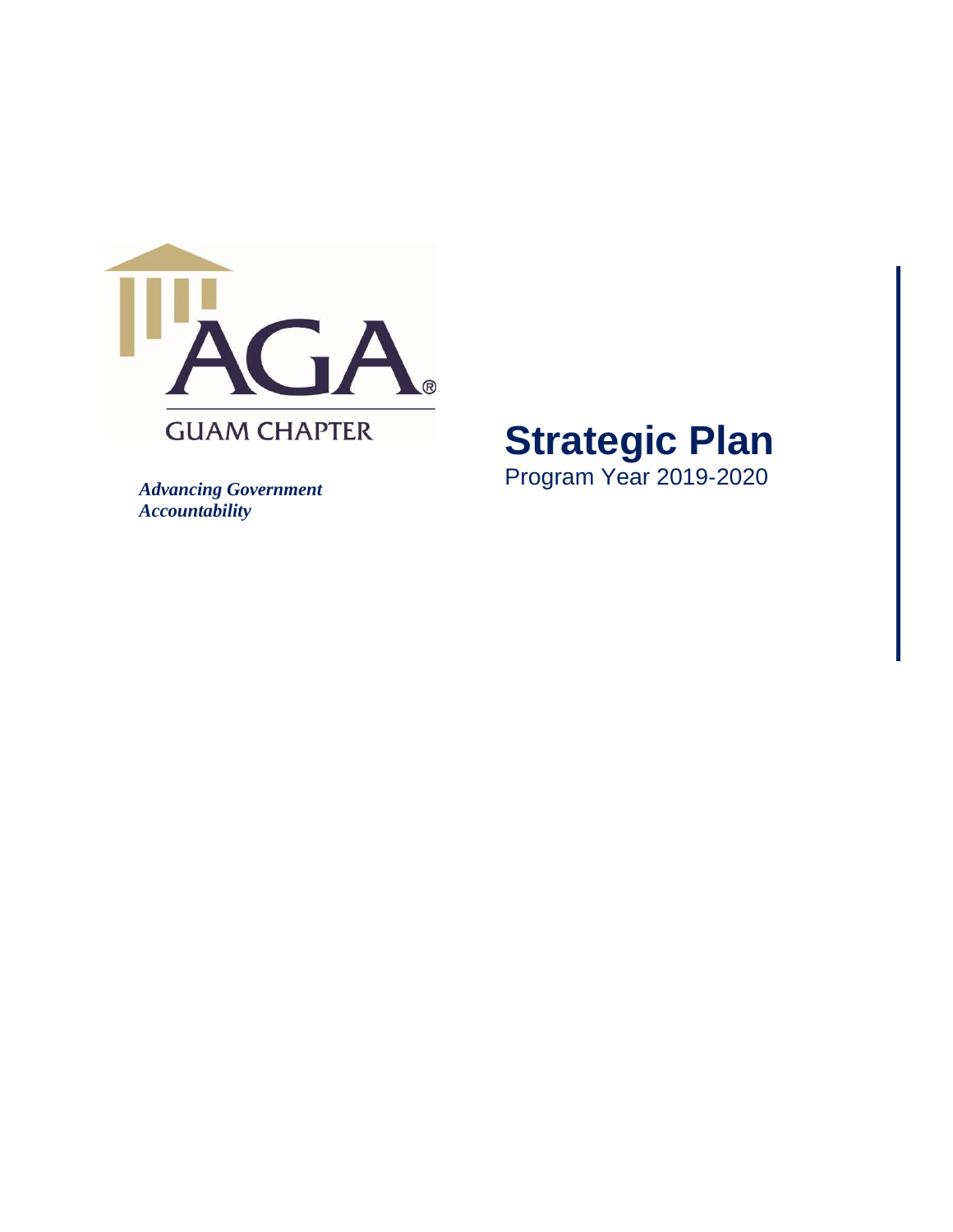# **Table of Contents**

| SECTION I. CHAPTER LEADERSHIP, PLANNING AND PARTICIPATION                                                | 1              |
|----------------------------------------------------------------------------------------------------------|----------------|
| <b>Goal 1. Guam Chapter Leadership</b>                                                                   | 1              |
| <b>Goal 2. Planning and Preparation</b>                                                                  | $\overline{2}$ |
| Goal 3. Regional, Sectional and National AGA Participation                                               | $\overline{4}$ |
| SECTION II. EDUCATION AND PROFESSIONAL DEVELOPMENT PLAN                                                  | 5              |
| Goal 1. Education to help accountability professionals' meet CPE requirements                            | 5              |
| Goal 2. Education to help individuals attain the skills to pass the CGFM exam                            | 5              |
| Goal 3. Professional development to help all current and prospective members<br>obtain additional skills | 5              |
| Goal 4. Provide awareness and marketing of educational events                                            | 5              |
| <b>SECTION III. CERTIFICATION PLAN</b>                                                                   | $\overline{7}$ |
| <b>Goal 1. Support current CGFMs</b>                                                                     | $\overline{7}$ |
| <b>Goal 2. Market CGFM service mark locally</b>                                                          | $\overline{7}$ |
| Goal 3. Assist potential new CGFMs in attaining certification                                            | 8              |
| Goal 4. Designate a chapter resource to work with CGFM certification                                     | 9              |
| <b>SECTION IV. COMMUNICATIONS PLAN</b>                                                                   | 10             |
| Goal 1. Chapter meetings and member participation                                                        | 10             |
| Goal 2. Communicate chapter business, events and other items of interest to<br>leaders                   | 10             |
| <b>Goal 3. Communicate within AGA</b>                                                                    | 10             |
| <b>SECTION V. MEMBERSHIP PLAN</b>                                                                        | 11             |
| Goal 1. Actively recruit new members                                                                     | 11             |
| <b>Goal 2. Retain current members</b>                                                                    | 11             |
| <b>SECTION VI. YOUNG PROFESSIONALS AND STUDENTS PLAN</b>                                                 | 13             |
| Goal 1. Make young professional and student members a priority                                           | 13             |
| Goal 2. Support the growing careers of young professionals and student<br>members                        | 13             |
| Goal 3. Offer educational opportunities for young professional and student<br>members.                   | 14             |
| <b>SECTION VII. ACCOUNTABILITY PLAN</b>                                                                  | 15             |
| Goal 1. Make accountability outreach a priority for both your chapter and chapter<br>members.            | 15             |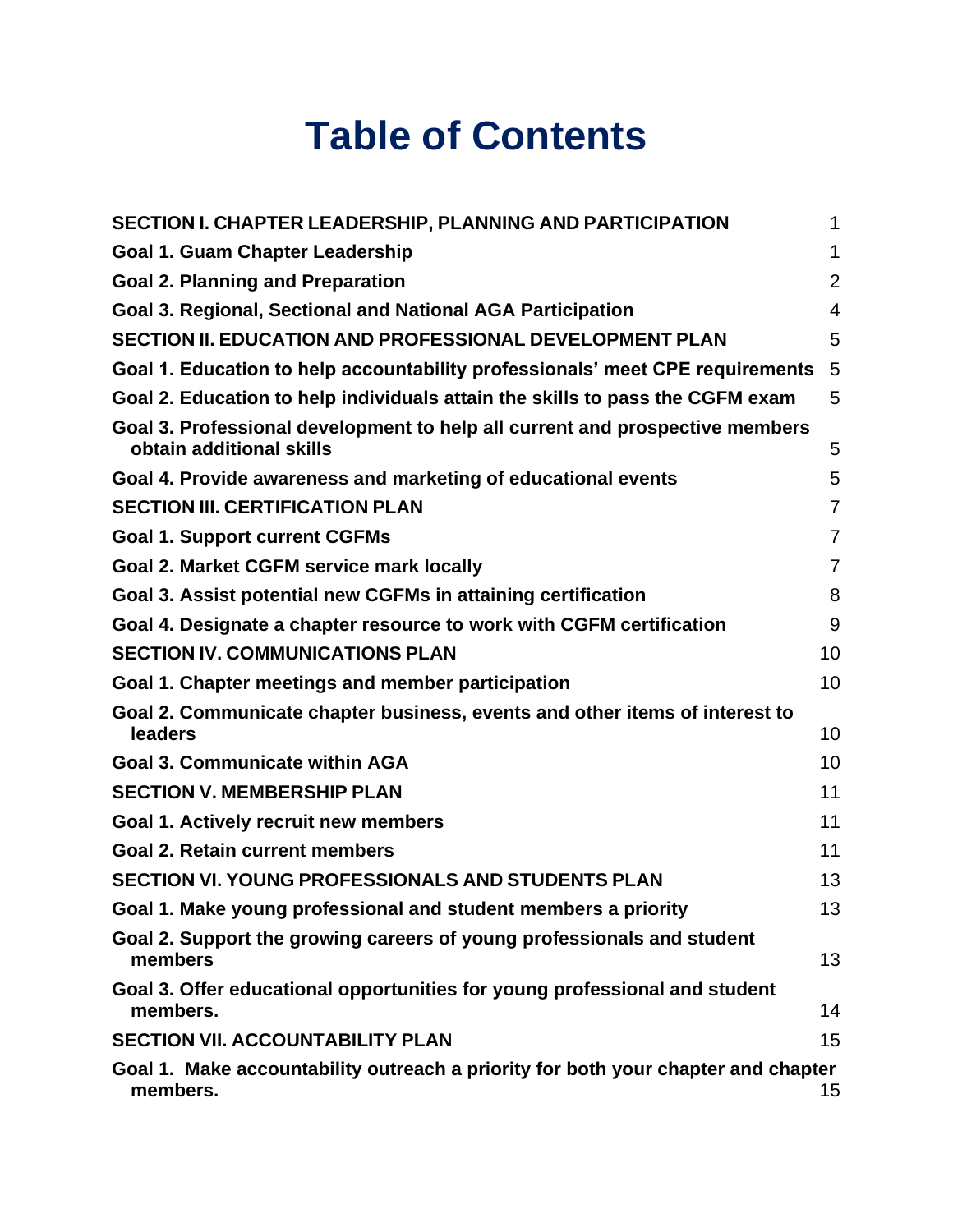| Goal 3. Promote accountability in chapter events<br>Goal 4. Participation in AGA's performance accountability programs<br><b>SECTION VIII. COMMUNITY SERVICE PLAN</b><br>Goal 1. Participate in community service<br>17<br><b>Goal 2. Promote community service and AGA</b><br><b>SECTION IX. SCHOLARSHIP PLAN</b><br>Goal 1. Offer academic scholarships<br>Goal 2. Encourage participation of members and dependents of members<br><b>SECTION X. AWARDS PLAN</b><br>Goal 1. Recognize the association and the people who make it up<br>Goal 2. Promote the advancement of government financial management to the<br>community and employers<br><b>SECTION XI. CHAPTER ANALYSIS</b><br>21 | Goal 2. Establish a chapter accountability outreach plan | 15 |
|--------------------------------------------------------------------------------------------------------------------------------------------------------------------------------------------------------------------------------------------------------------------------------------------------------------------------------------------------------------------------------------------------------------------------------------------------------------------------------------------------------------------------------------------------------------------------------------------------------------------------------------------------------------------------------------------|----------------------------------------------------------|----|
|                                                                                                                                                                                                                                                                                                                                                                                                                                                                                                                                                                                                                                                                                            |                                                          | 15 |
|                                                                                                                                                                                                                                                                                                                                                                                                                                                                                                                                                                                                                                                                                            |                                                          | 16 |
|                                                                                                                                                                                                                                                                                                                                                                                                                                                                                                                                                                                                                                                                                            |                                                          | 17 |
|                                                                                                                                                                                                                                                                                                                                                                                                                                                                                                                                                                                                                                                                                            |                                                          |    |
|                                                                                                                                                                                                                                                                                                                                                                                                                                                                                                                                                                                                                                                                                            |                                                          | 17 |
|                                                                                                                                                                                                                                                                                                                                                                                                                                                                                                                                                                                                                                                                                            |                                                          | 18 |
|                                                                                                                                                                                                                                                                                                                                                                                                                                                                                                                                                                                                                                                                                            |                                                          | 18 |
|                                                                                                                                                                                                                                                                                                                                                                                                                                                                                                                                                                                                                                                                                            |                                                          | 18 |
|                                                                                                                                                                                                                                                                                                                                                                                                                                                                                                                                                                                                                                                                                            |                                                          | 19 |
|                                                                                                                                                                                                                                                                                                                                                                                                                                                                                                                                                                                                                                                                                            |                                                          | 19 |
|                                                                                                                                                                                                                                                                                                                                                                                                                                                                                                                                                                                                                                                                                            |                                                          | 19 |
|                                                                                                                                                                                                                                                                                                                                                                                                                                                                                                                                                                                                                                                                                            |                                                          |    |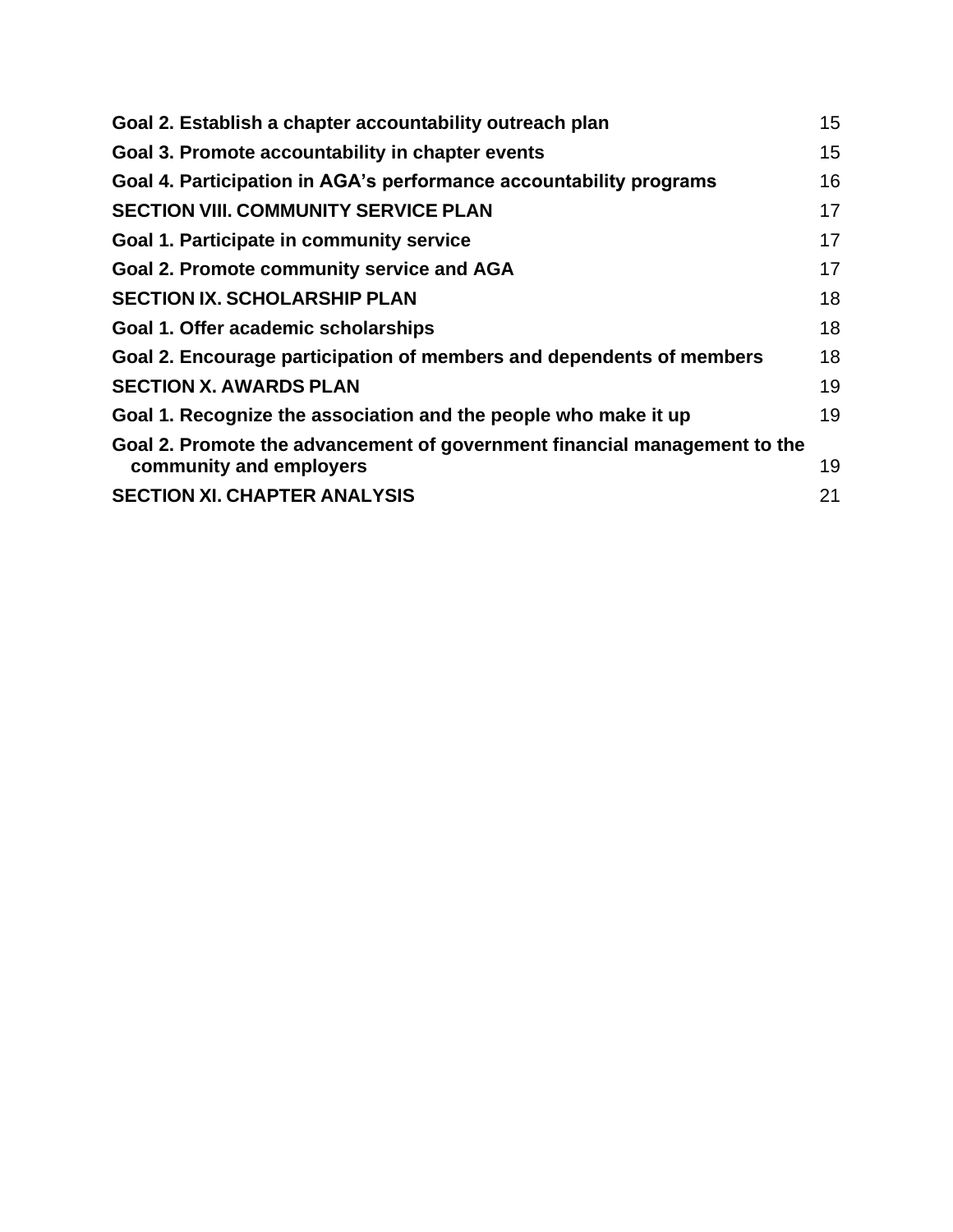### <span id="page-4-0"></span>**SECTION I. CHAPTER LEADERSHIP, PLANNING AND PARTICIPATION**

### <span id="page-4-1"></span>**Goal 1. Guam Chapter Leadership**

Articles VI and VII of the AGA Guam Chapter By-Laws created the Chapter Executive Committee (CEC) which is to be made up of the Chapter President (Chair of the CEC), Chapter President-Elect (Vice-Chair of the CEC), Immediate Past Chapter President, Chapter Secretary, Chapter Treasurer, and Chapter Directors.

The Guam Chapter By-Laws are located on the website at [https://www.aga.guam.net/chapterbylaws.](https://www.aga.guam.net/chapterbylaws)

| <b>Title</b>                                | <b>Name</b>                | <b>Member</b><br>No. | <b>Email</b>               |
|---------------------------------------------|----------------------------|----------------------|----------------------------|
| <b>OFFICERS</b>                             |                            |                      |                            |
| President                                   | Debbie Ngata               | 96010                | debngata@gmail.com         |
| President-Elect                             | Pilar Pangelinan           | 99790                | pangelipc638@yahoo.com NEW |
| Treasurer                                   | Shannon Bartonico, CFE     | 136868               | shannonbartonico@gmail.com |
| <b>Treasurer-Elect</b>                      | Fierce Catoc, CPA          | 147203               | fcatoc@deloitte.com NEW    |
| Secretary                                   | Llewelyn Terlaje, CGFM,    | 70753                | Irterlaje@gmail.com NEW    |
|                                             | <b>CGAP</b>                |                      |                            |
| <b>Immediate Past</b>                       | Frances Danieli, MBA, CB,  | 92245                | francesdanieli@gmail.com   |
| President                                   | <b>CGFM</b>                |                      |                            |
| National Council of                         | Artemio "Ricky" Hernandez, | 100504               | artemiorh@gmail.com        |
| Chapters                                    | Ph.D., CGFM                |                      |                            |
| Representative                              |                            |                      |                            |
| <b>COMMITTEE DIRECTORS AND CO-DIRECTORS</b> |                            |                      |                            |
| Accountability                              | Doreen T. Crisostomo,      | 23737                | doreentc@triton.upg.edu    |
|                                             | Ph.D, CGFM, CFE, CICA      |                      |                            |
| Awards                                      | Justin Castro, CFE         | 139456               | justinbcastro@gmail.com    |
| By-laws and                                 | Yukari Hechanova, CGFM,    | 60087                | yukahechanova@gmail.com    |
| Procedures                                  | CPA, CIA, CGAP, CGMA       |                      |                            |
|                                             |                            |                      |                            |
|                                             | Llewelyn Terlaje, CGFM,    | 70753                | Irterlaje@gmail.com        |
|                                             | <b>CGAP</b>                |                      |                            |
| <b>Chapter Recognition</b>                  | Taling Taitano, CPA,       | 12754                | tmtaitano@gmail.com        |
| Program                                     | <b>CGFM</b>                |                      |                            |
| Communications/                             | Vanessa Valencia           | 137374               | vdrvalencia@hotmail.com    |
| Website                                     |                            |                      |                            |
|                                             | Clariza Mae Roque, CGAP,   | 96313                | croque@guamopa.com         |
|                                             | <b>CICA</b>                |                      |                            |
| <b>Community Service</b>                    | Margie Francisco, CPA      | 138096               | margie.francisco@gu.ey.com |
|                                             |                            |                      |                            |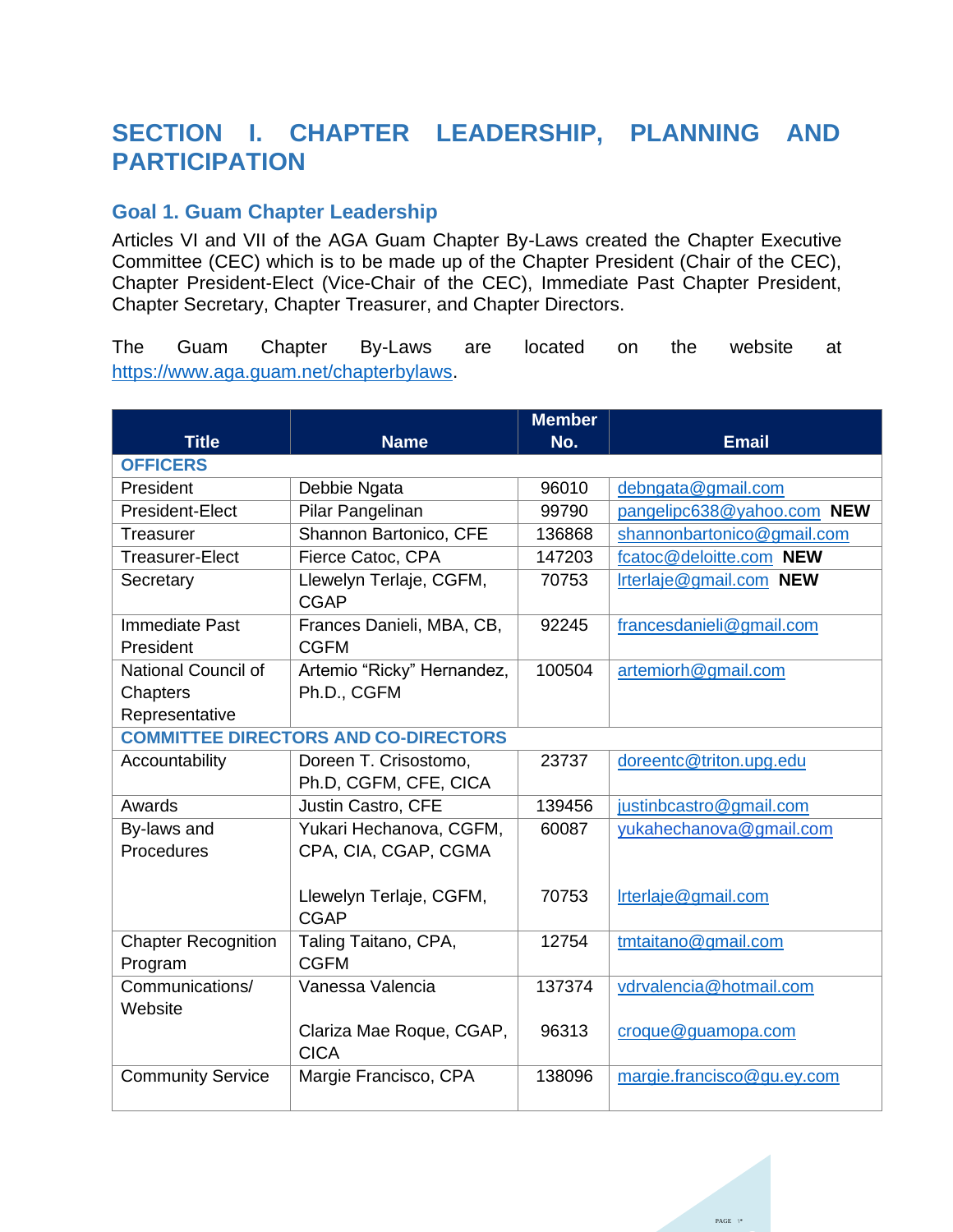|                            | Vanessa Valencia                        | 137374  | vdrvalencia@hotmail.com                     |
|----------------------------|-----------------------------------------|---------|---------------------------------------------|
| <b>Young Professionals</b> | Rachel F. Cubacub, MPA                  | 94772   | rachelfcub@gmail.com                        |
| Education                  | Rodalyn May A. Gerardo,                 | 65248   | rodalyngerardo@yahoo.com                    |
|                            | CGFM, CIA, CPA, CGAP                    |         |                                             |
| Historian                  | Jose Guevara, PMBA,                     | 44115   | jojo_guevara@hotmail.com                    |
|                            | <b>CGFM</b>                             |         |                                             |
| Membership                 | Jose Guevara, PMBA,                     | 44115   | jojo_guevara@hotmail.com                    |
|                            | <b>CGFM</b>                             |         |                                             |
|                            |                                         |         |                                             |
|                            | Mary Grace Edrosa, PMBA                 | 43450   | mgedrosa@yahoo.com                          |
|                            |                                         | 96010   |                                             |
|                            | Debbie Ngata                            |         | debngata@gmail.com                          |
| <b>Newsletter</b>          | Clariza Mae Roque, CGAP,<br><b>CICA</b> | 96313   | croque@guamopa.com                          |
| Personal                   | Maripaz N. Perez, CGFM,                 | 67833   | mnperez@gpagwa.com                          |
| Certification              | CGAP, CICA, CIA                         |         |                                             |
|                            |                                         |         |                                             |
| Programs/Technical         | Doreen T. Crisostomo,                   | 23737   | doreentc@triton.upg.edu                     |
| Meetings                   | Ph.D, CGFM, CFE, CICA                   |         |                                             |
| Research/Standards         | Fierce Catoc, CPA                       | 147203  | fcatoc@deloitte.com                         |
| Scholarship                | Pamela Aguigui, CM                      | 71197   | paquiqui@gpagwa.com                         |
| <b>Student</b>             | Michelle Puno, University of            | Pending | michelle.puno@gmail.com NEW                 |
| Representatives            | <b>Guam Junior Accountants</b>          |         |                                             |
|                            | <b>Society President</b>                |         |                                             |
|                            |                                         |         |                                             |
|                            | Pending, Guam Community                 | Pending | Pending                                     |
|                            | College Association of                  |         |                                             |
|                            | <b>Junior Accountants</b>               |         | *Students will resume classes in the fall - |
|                            | President                               |         | we will confirm with them once school       |
|                            |                                         |         | resumes.                                    |

#### <span id="page-5-0"></span>**Goal 2. Planning and Preparation**

Chapter Administration: *Debbie Ngata, President Pilar Pangelinan, President-Elect* Director of Programs/Technical Meetings: *Doreen T. Crisostomo,* 

The AGA Guam Chapter (the Chapter) will hold monthly meetings to provide government accountability professionals an avenue to meet with their peers from private and public entities and discuss relevant issues affecting their profession. At each meeting, we will provide committee report updates and invite a guest speaker to address our members and non-members about topics relevant to the accountability profession. Provide continuing professional education (CPE) credits to members and non-members at no less than six (6) general membership meetings.

The CEC Directors and Co-Directors will meet monthly to plan and discuss, in detail, various Chapter activities. A quorum for a CEC meeting is at least one-third (1/3) of the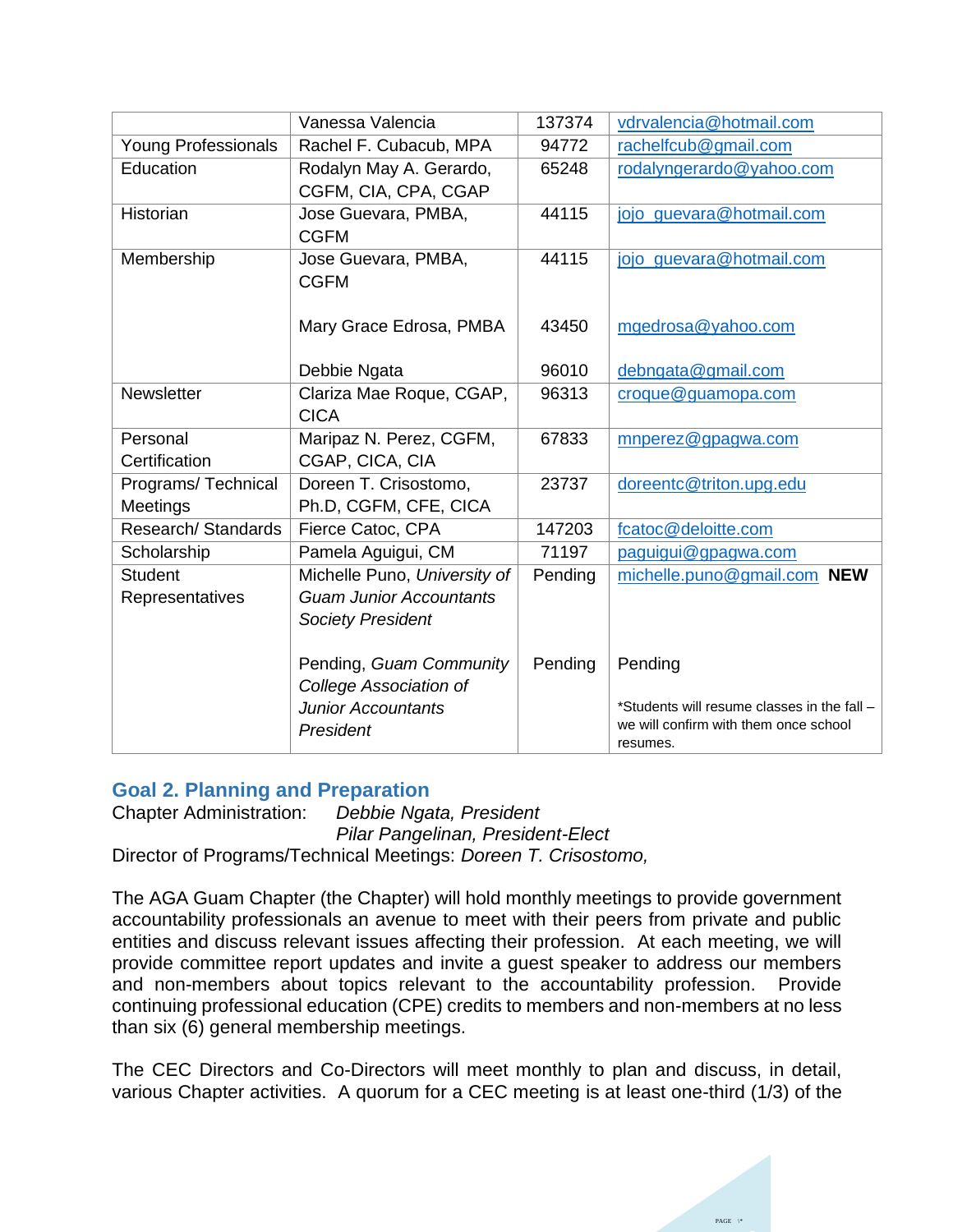voting members of the CEC. Other members of the organization or special guests are welcomed to attend CEC meetings. For effective CEC meetings, it will:

- Have a purpose;
- Provide enough notice and appropriate materials for members to be prepared;
- Follow proper meeting procedures and respect the time of the Directors;
- Have clear supporting documents, such as an agenda, minutes and other reports;
- Ensure all participants have a voice and are respected;
- Include some social interaction and networking time;
- Accomplish results and/or have action items; and
- Be documented with minutes.

**Chapter Executive Committee Meetings** will be held every second (2<sup>nd</sup>) Wednesday of the month from 12:00pm to 1:00pm, with the location to be announced prior to the meeting dates.

**General Membership Meetings** will be held every fourth (4<sup>th</sup>) Wednesday of the month, from 12:00pm to 1:00pm at the Hilton Guam Resort and SPA.

The following represents our planned meeting dates and topics for the 2019-2010 Program Year:

| <b>Date</b> | <b>Meeting</b>                             | <b>Topic</b>                                                                                               |
|-------------|--------------------------------------------|------------------------------------------------------------------------------------------------------------|
| 06/26/19    | <b>General Membership Meeting</b>          | Oath of Office/Leadership                                                                                  |
| 07/10/19    | <b>Chapter Executive Committee Meeting</b> | <b>Strategic Planning</b>                                                                                  |
| 07/31/19    | <b>General Membership Meeting</b>          | <b>Recognition of 5k Sponsors</b>                                                                          |
| 08/07/19    | <b>Chapter Executive Committee Meeting</b> | Strategic Planning, continued                                                                              |
| 08/28/19    | <b>General Membership Meeting</b>          | Robotics Process Automation/<br><b>Blockchain</b>                                                          |
| 09/11/19    | <b>Chapter Executive Committee Meeting</b> |                                                                                                            |
| 09/25/19    | <b>General Membership Meeting</b>          | Pension Liability   Auditing -<br>Governmental   Impact on Pension<br>Liability                            |
| 10/09/19    | <b>Chapter Executive Committee Meeting</b> |                                                                                                            |
| 10/23/19    | <b>General Membership Meeting</b>          | Overview of FY2020 Budget  <br>Specialized Knowledge   How the<br><b>Budget Was Prioritized for FY2020</b> |
| 11/13/19    | <b>Chapter Executive Committee Meeting</b> |                                                                                                            |
| 11/27/19    | <b>General Membership Meeting</b>          | ERP   Computer Software and<br>Application   Overcoming Challenges<br>in Implementing an ERP               |
| 12/11/19    | <b>Chapter Executive Committee Meeting</b> |                                                                                                            |
| 12/18/19    | <b>General Membership Meeting</b>          | AGA Christmas Party (coordinated by<br>UOG's JAS)                                                          |
| 01/08/20    | <b>Chapter Executive Committee Meeting</b> |                                                                                                            |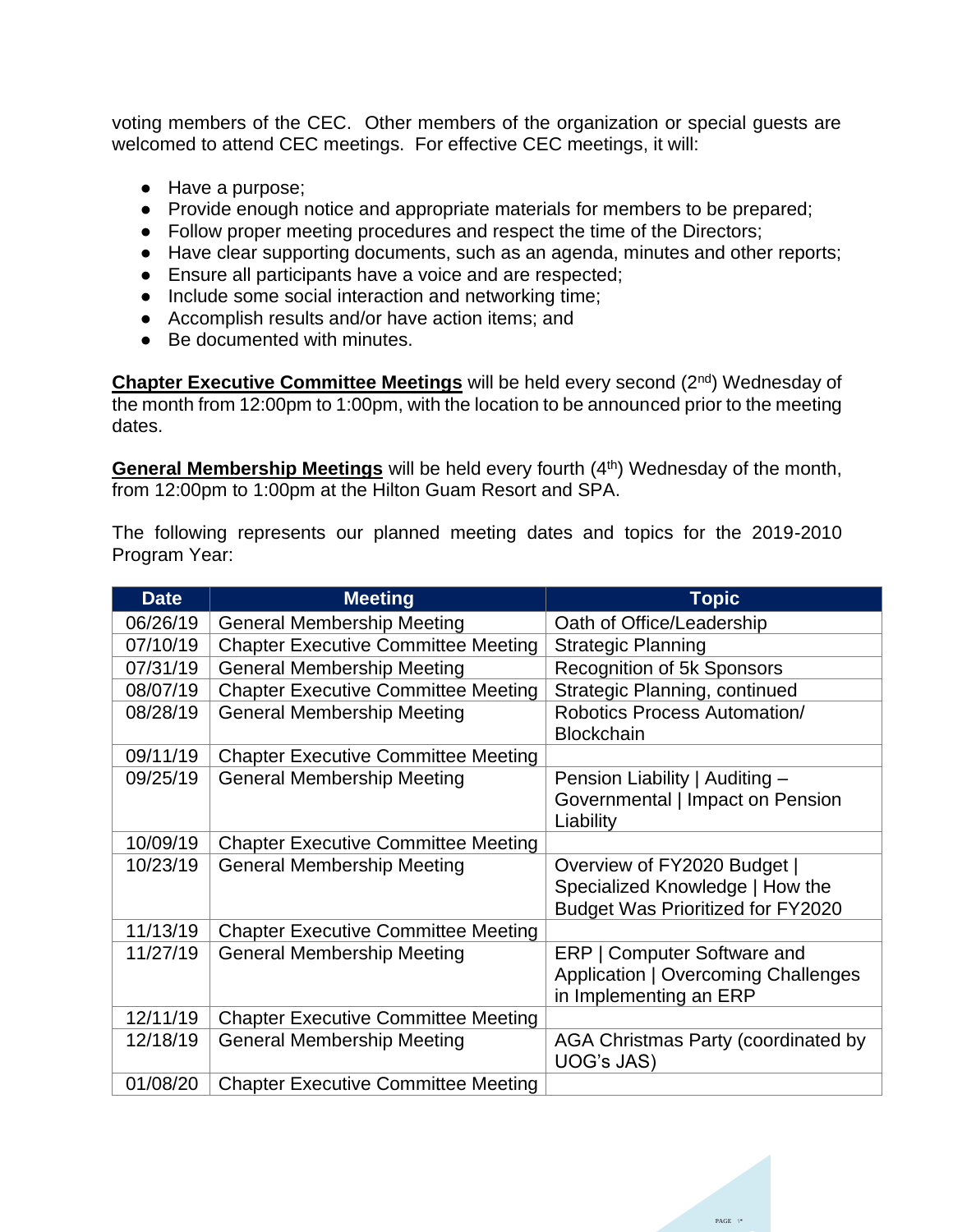| 01/22/20 | <b>General Membership Meeting</b>          | HR Matters   (details to be determined<br>- to include how legalizing marijuana<br>is considered in rights)                                                                    |
|----------|--------------------------------------------|--------------------------------------------------------------------------------------------------------------------------------------------------------------------------------|
| 02/12/20 | <b>Chapter Executive Committee Meeting</b> |                                                                                                                                                                                |
| 02/26/20 | <b>General Membership Meeting</b>          | Tax Updates   Tax   What You Should<br>Know for Tax Year 2019                                                                                                                  |
| 03/11/20 | <b>Chapter Executive Committee Meeting</b> |                                                                                                                                                                                |
| 03/25/20 | <b>General Membership Meeting</b>          | <b>CGFM Month   Professional</b><br>Development   Why Pursue This<br>Certification and How It Will Advance<br>Your Career. Updates and Tips on<br>Preparing for the CGFM Exams |
| 04/08/20 | <b>Chapter Executive Committee Meeting</b> |                                                                                                                                                                                |
| 04/22/20 | <b>General Membership Meeting</b>          | Economic Outlook   Economics   State<br>of Our Island's Economy                                                                                                                |
| 05/13/20 | <b>Chapter Executive Committee Meeting</b> |                                                                                                                                                                                |
| 05/27/20 | <b>General Membership Meeting</b>          | Ethics in Government   Ethics  <br><b>Increasing Trust in Our Government</b>                                                                                                   |
| 06/10/20 | <b>Chapter Executive Committee Meeting</b> |                                                                                                                                                                                |
| 06/24/20 | <b>General Membership Meeting</b>          | Oath of Office<br>Procurement   Finance   Challenges in<br><b>GovGuam's Procurement</b>                                                                                        |

### <span id="page-7-0"></span>**Goal 3. Regional, Sectional and National AGA Participation**

The Chapter will have a member serve as one of the National Council of Chapter Representatives in the Pacific Rim. We have identified the following:

● Artemio "Ricky" Hernandez

National Council of Chapter Representatives (term expires June 30, 2020) Member No.: 100504

Email: [artemiorh@gmail.com](mailto:artemiorh@gmail.com)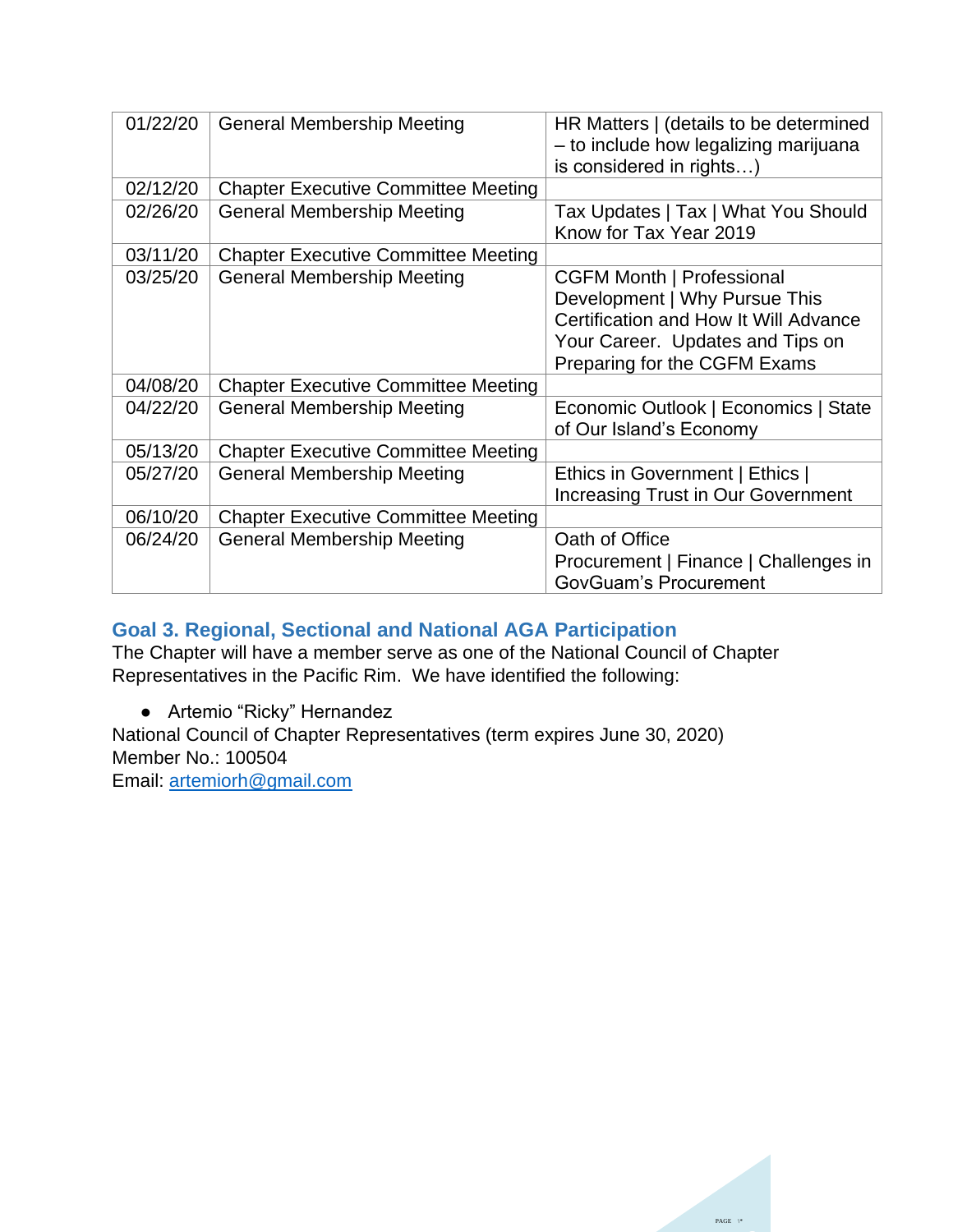### <span id="page-8-0"></span>**SECTION II. EDUCATION AND PROFESSIONAL DEVELOPMENT PLAN**

Education Director: *Rodalyn Gerardo*

### <span id="page-8-1"></span>**Goal 1. Education to help accountability professionals' meet CPE requirements**

- Continue to provide relevant and affordable training to our members that will encourage them to strive for excellence in their current careers and equip them with the necessary core and specialized skills in the field of financial management (ongoing).
- Coordinate with the Government of Guam's (GovGuam's) Governor's Office, key government agencies, other professional organizations (such as the Guam Society of CPA's, American Society of Military Comptrollers, etc.), and/or CPA firms (e.g. Deloitte and EY, etc.) to ensure that the Committee can address the professional development needs of both the government and private sectors. Collaborate with other professional organizations and AGA Chapters in the Pacific Rim (Hawaii Chapter) to provide cost-efficient and cost-effective delivery of training to the members through sharing of resources (e.g. instructor time and travel costs).
- Coordinate with the Department of the Interior Office of the Inspector General, Office of Public Accountability (OPA), University of Guam (UOG), Guam Community College (GCC) and the Federal Bureau of Investigation (FBI) for other training opportunities.

### <span id="page-8-2"></span>**Goal 2. Education to help individuals attain the skills to pass the CGFM exam**

- Support the Director of Professional Certification in increasing the number of CGFMs through review classes via study groups (ongoing).
- Coordinate with the Director of Professional Certification and support efforts to provide CGFM review courses (ongoing).
- Ensure the availability of updated educational materials (CGFM Guides) to our membership (ongoing).

### <span id="page-8-3"></span>**Goal 3. Professional development to help all current and prospective members obtain additional skills**

- Coordinate with the AGA National Office, UOG, GCC, and other professional organizations to secure guest speakers/instructors throughout the program year.
- Solicit training course input from constituents in both the public and private sectors.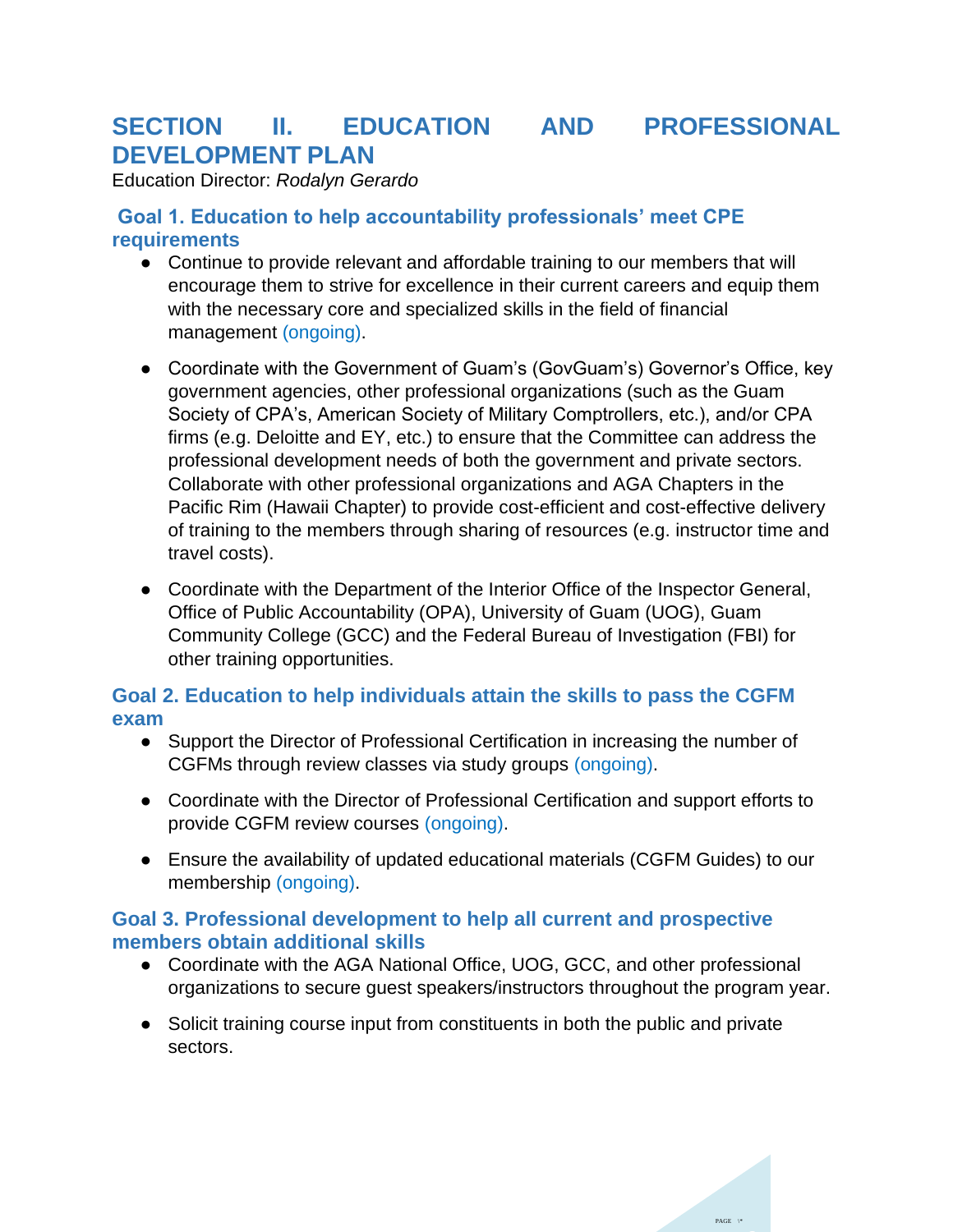#### <span id="page-9-0"></span>**Goal 4. Provide awareness and marketing of educational events**

- Explore new training methodologies such as using AGA National webinars (a cost-efficient way of providing training) and other web-based training through corporate sponsors (e.g., Becker).
- Coordinate with the UOG and GCC, through their Academe on training opportunities.
- Encourage member participation in various committees (venue, speakers, program, registration, sponsorship, etc.) (ongoing).
- Market educational events to members and nonmembers within the government accountability professional community (ongoing as events come up, first event will be for August 2019 in conjunction with the Guam Society of CPA's).
- Publish/distribute a training calendar for/to members (including on the Chapter's website).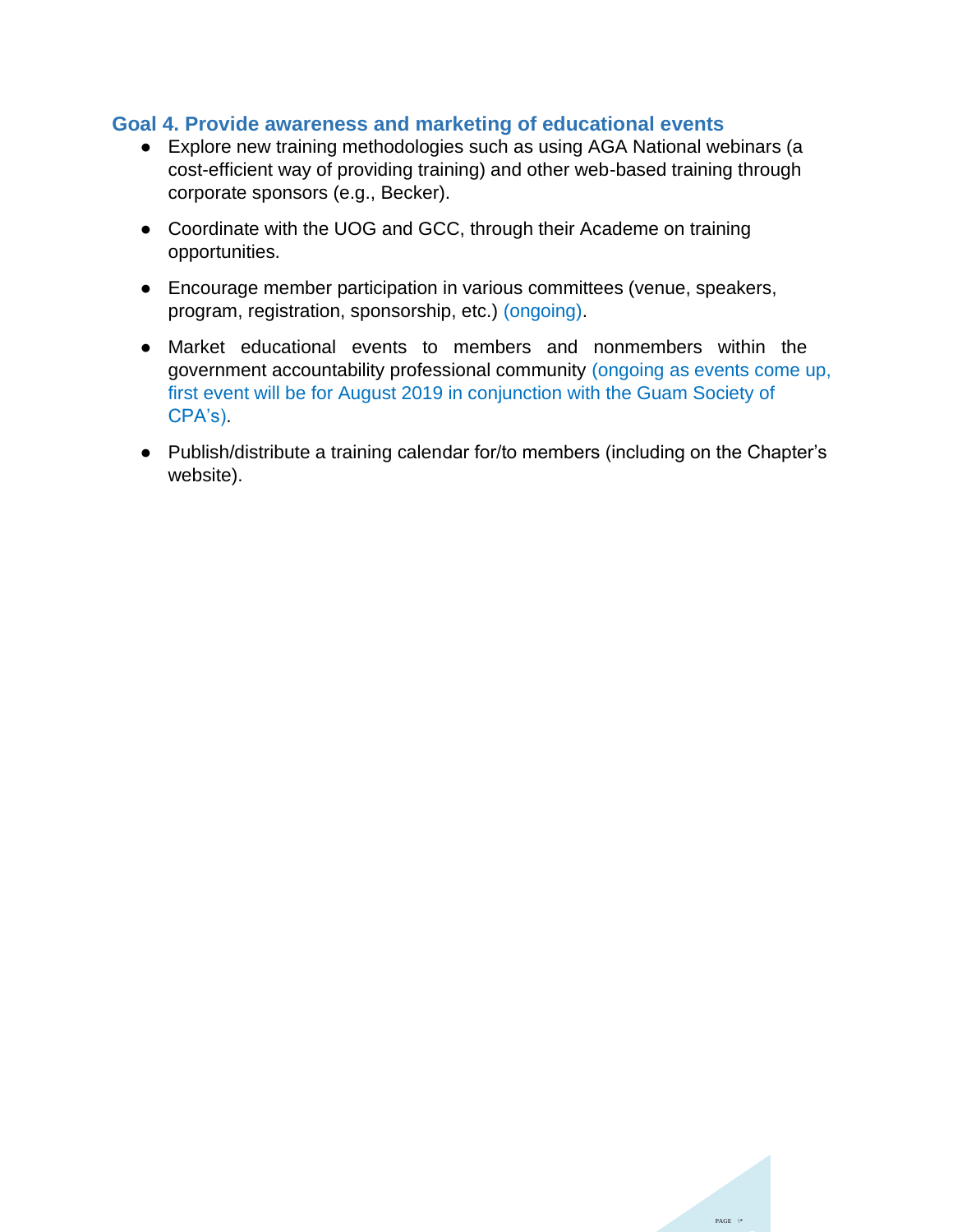### <span id="page-10-0"></span>**SECTION III. CERTIFICATION PLAN**

Certification Director: *Maripaz N. Perez*

### <span id="page-10-1"></span>**Goal 1. Support current CGFMs**

- Support current CGFMs in attaining the 80 hours of CPEs every two years by identifying CPE opportunities provided by AGA-Guam, AGA-National, other AGA chapters, Association of Pacific Islands Public Auditors, and professional accountability organizations' training opportunities (including local seminars, selfstudy, and online courses) via email notifications, chapter newsletter and chapter website.
- Promote CGFM's achievements in the Chapter's newsletter, website or in the local newspaper (ongoing).
- Promote awareness of the CGFM CPE requirements by publishing them in the Chapter newsletter or on the Chapter website (ongoing).
- Market Chapter-sponsored educational events that meet the CGFM CPE requirements to members and non-members.
- Provide information on CPE opportunities through newsletters, email communication and/or other types of communication. This includes partnering with other professional organizations to provide training.
- Contribute items to the NCC representative for inclusion in the Pacific Rim's accomplishment and awareness of this certification.
- Recognize and provide a free CPE training during "CGFM Month" (March 2020).
- Publicize new CGFMs in Chapter and local publications (ongoing).
- Use the CGFM designation appropriately in chapter publications, on nametags, etc. (ongoing).
- Encourage members' CGFM renewals through emails, letters, newsletters and/or websites (ongoing).

### <span id="page-10-2"></span>**Goal 2. Market CGFM service mark locally**

- Advocate CGFM to government leaders by contacting government accountability officials and leaders to support AGA's initiative to promote the CGFM designation (informal activities are ongoing, to team up with the Membership Committee to determine formal efforts/presentations).
- As part of the promotion, provide a formal presentation to government accountability officials and leaders.
- Emphasize to the highest elected officials and government directors that the CGFM designation denotes excellence, performance and accountability.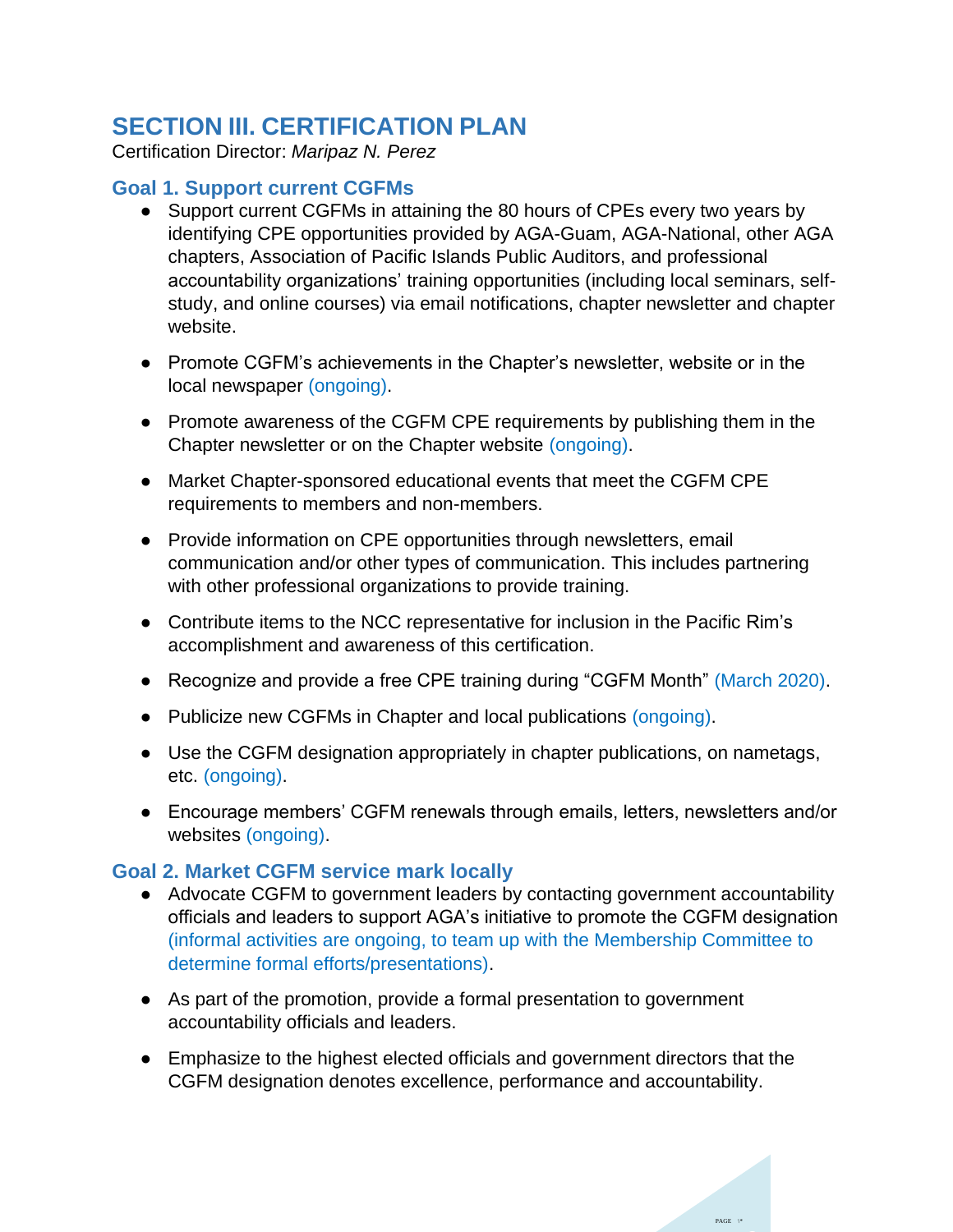- Promote Guam Public Law 33-18, which provides pay incentives to CGFM designation holders working with GovGuam.
- Annual participation in the "March is CGFM Month" awareness campaign and recognize the Chapter's CGFMs (March 2020).
- Obtain an executive and legislative government proclamations declaring March as CGFM Month. Publicize the CGFM month proclamations in the Chapter and/or National level (to coordinate in January/February 2020 for presentation in March 2020).
- Promote CGFM Month on the Chapter's social media accounts Facebook and Instagram (March 2020).
- Communicate with members at least on a quarterly basis on the advantages of being CGFM certified through the Chapter's newsletter, website, email and pamphlets (ongoing).
- Promote and present the CGFM designation and its benefits to GovGuam agencies (ongoing with formal efforts to be determined).
- Promote and present CGFM designation and its benefits to students from the UOG and GCC. To include participation in career fairs and sponsored conferences/ trainings (ongoing, with formal efforts to be determined).
- Present the CGFM video at a local meeting to market CGFM and its benefits.

#### <span id="page-11-0"></span>**Goal 3. Assist potential new CGFMs in attaining certification**

- Offer CGFM scholarship by providing registration and test fee reimbursements to Chapter members who pass the CGFM examination in accordance with the scholarship requirements (ongoing).
- Offer CGFM Exam Questions Reimbursements where Chapter members actively pursuing their designation can be reimbursed for the cost of the review exams they purchase (ongoing).
- Offer opportunities for Chapter members to borrow and review the Chapter's CGFM study guides in preparation for their exams (ongoing).
- Provide CGFM Mentorship Program to encourage and support Chapter members in the attainment of their CGFM designation (ongoing).
- Promote and sponsor CGFM study groups. This can include online study support groups (first study group was scheduled in July 2019 to August 2019 at UOG, next study group location will be at Guam Department of Education's conference room).
- Explore partnership opportunities with the Pacific Rim chapters to promote and bring CGFM preparation courses to the region.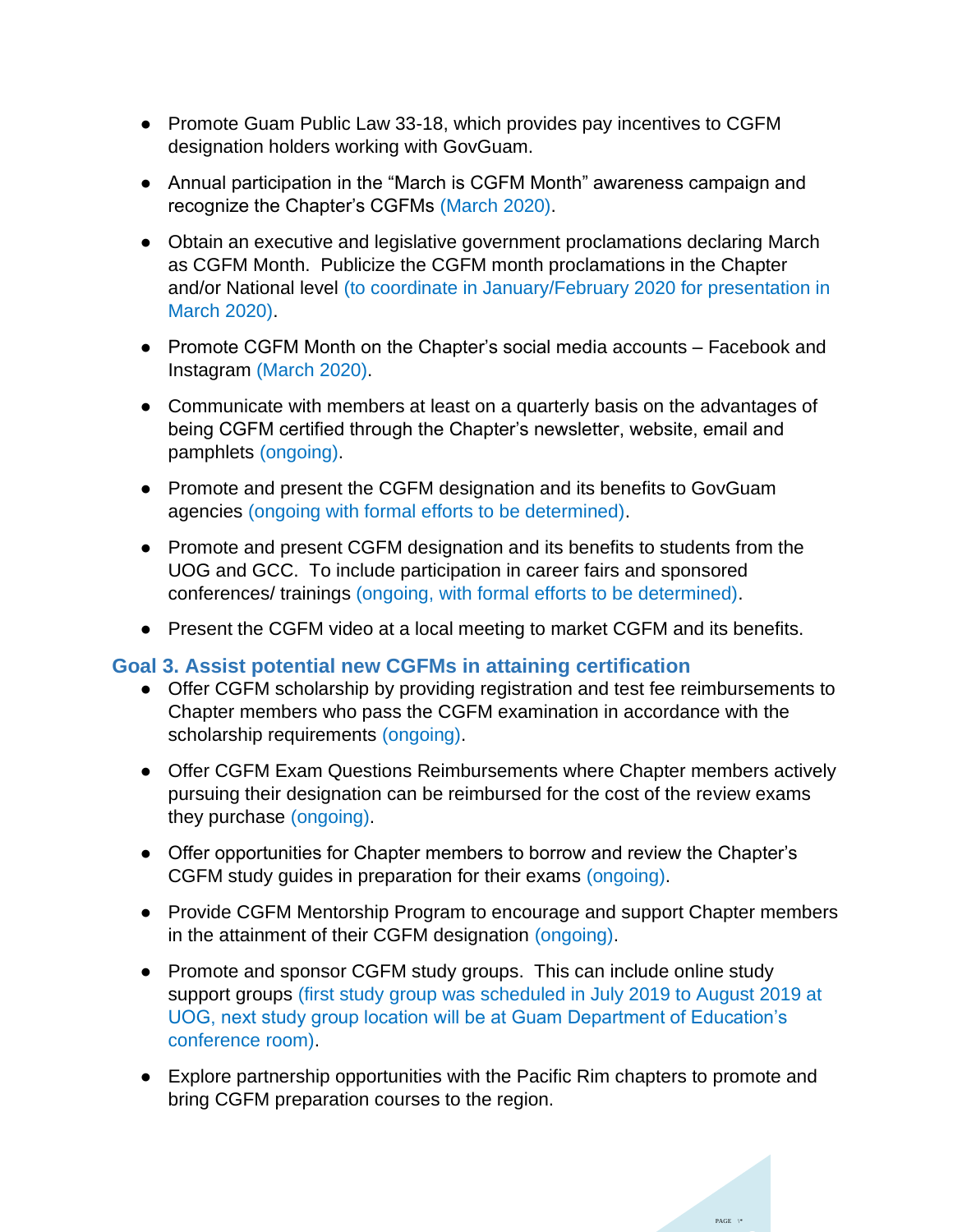#### <span id="page-12-0"></span>**Goal 4. Designate a chapter resource to work with CGFM certification**

- Ensure the availability of educational materials (CGFM Study Guides and practice exams) to our membership (ongoing).
- Coordinate with Director of Education to provide training necessary to meet CGFM continuing education requirements.
- Team up with other Chapter CGFMs to promote CGFM and provide presentations in CGFM Study groups.
- Present and contribute relevant CGFM information to the Chapter newsletter, emails, or newsletters. These can include CGFM recognition, study suggestions, encouragement, technical requirements, "tip of the month," etc. (ongoing reminders of CGFM Exam changes have been sent out continuously since June 2019)
- Meet with CEC members and CGFMs to identify ideas and deliverables to advance the CGFM in our local Chapter. Suggestions to be provided to the CGFM Director.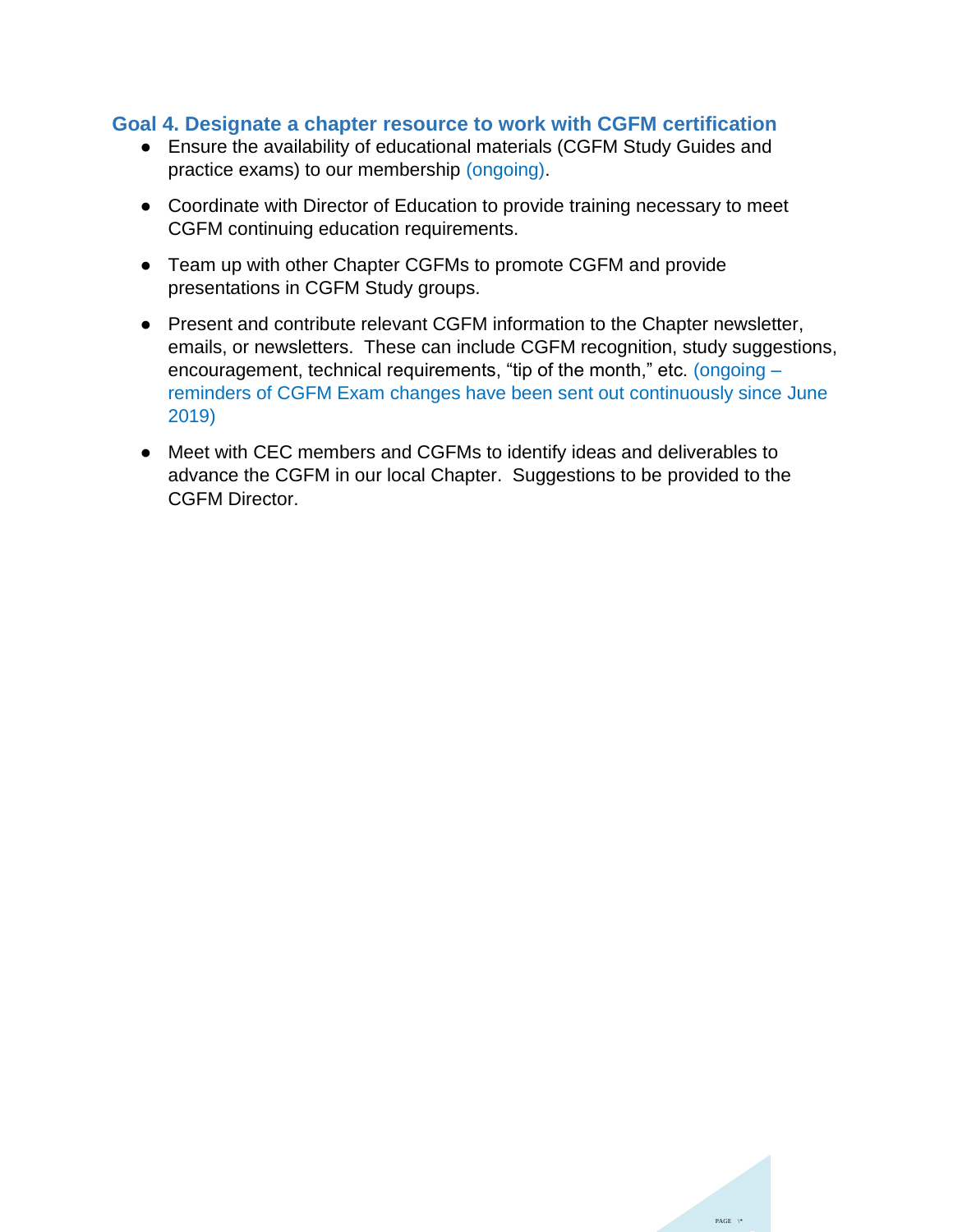### <span id="page-13-0"></span>**SECTION IV. COMMUNICATIONS PLAN**

Communications Director, Webmaster: *Vanessa Valencia* Communications Co-Director: *Clariza Mae Roque* Newsletter Editor: *Clariza Mae Roque*

### <span id="page-13-1"></span>**Goal 1. Chapter meetings and member participation**

- Announce through website, newsletter, social media and email Chapter monthly meeting, events and conferences to both members and non-members (ongoing).
- Recognize our Annual Accountability 5K sponsors, CGFMs, and Past Presidents during monthly membership meetings.
- Maintain the Chapter's social networking sites (Facebook and Instagram) (ongoing). Consider creating a LinkedIn and Twitter accounts.

<span id="page-13-2"></span>**Goal 2. Communicate chapter business, events and other items of interest to leaders**

- Update the Chapter website on a weekly basis or as necessary to reflect Chapter activity updates (ongoing).
- Distribute newsletters to members and the public on the Chapter website monthly (ongoing).
- Encourage members and students to submit articles to newsletter (to discuss with Student Representatives once the semester starts and will continue throughout the program year).
- Complete transition of existing website domain to the new AGA site (ongoing, with a target completion by October 2019).
- Email weekly "Topics" to let members know what is going on and keeping in touch (ongoing).
- Prepare public service announcements or press releases through:
	- o Newsletter
	- o Website
	- o Local media outlets
	- o Social networking sites
	- o National AGA

#### <span id="page-13-3"></span>**Goal 3. Communicate within AGA**

● Share information with the Pacific Rim chapters and AGA National on the Chapter's monthly meetings, events and conferences.

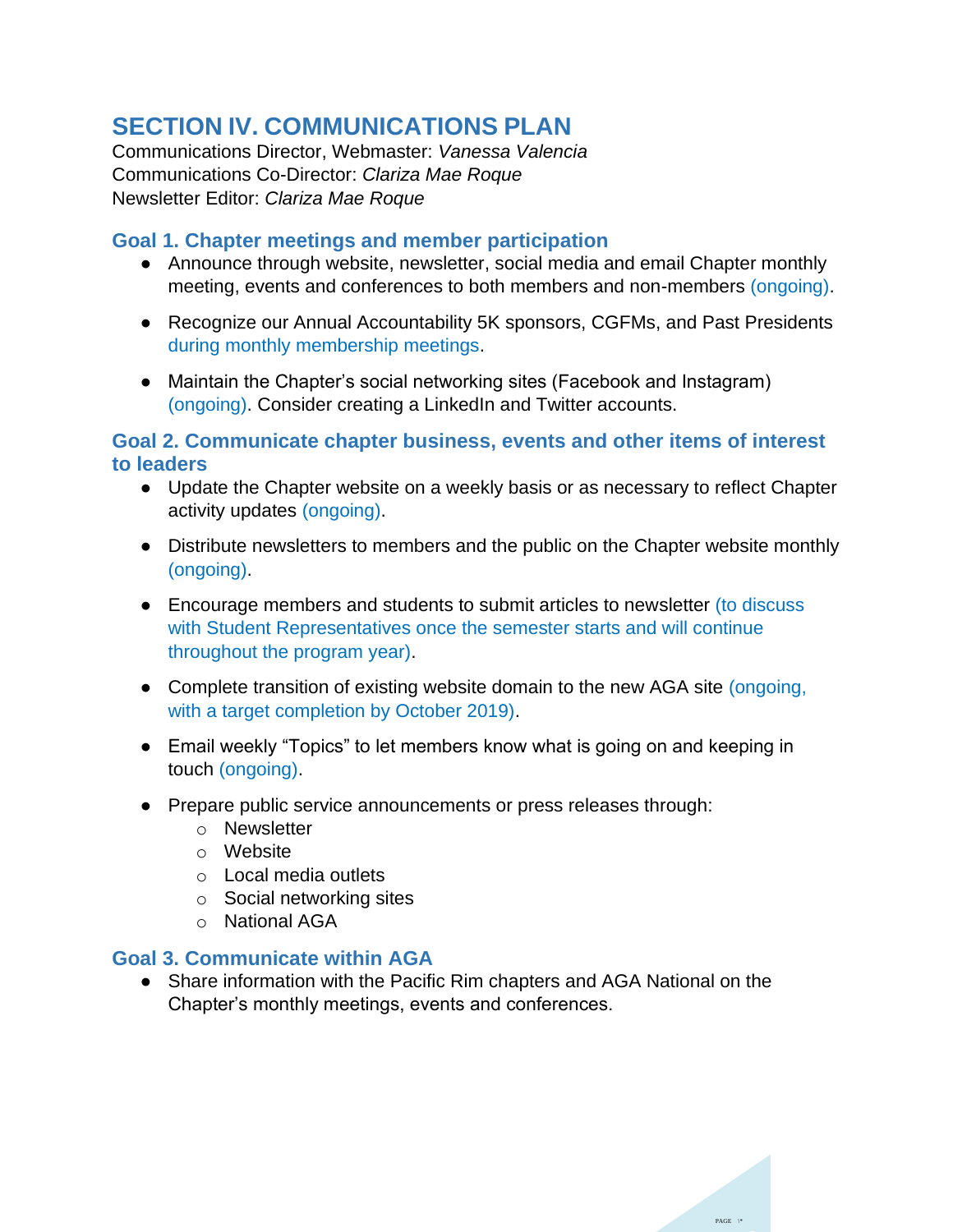### <span id="page-14-0"></span>**SECTION V. MEMBERSHIP PLAN**

Membership Director: *Jose Guevara* Membership Co-Director: *Mary Grace Edrosa* Membership Co-Director: *Debbie Ngata*

### <span id="page-14-1"></span>**Goal 1. Actively recruit new members**

- Market AGA membership to various government agencies and other related entities (ongoing, formal efforts/events to be determined).
- Create an incentive program and/or emulate the national Super Recruiter program (plan to be presented in the August 2019 CEC meeting and rolled out by the September 2019 General Membership meeting).
- Mailings or other recruitment of nonmember CGFMs, former members, and/or nonmembers who attended national, regional or local training events in Guam (ongoing).
- Participate in AGA national recruitment efforts and campaigns (to discuss a plan at the August 2019 CEC meeting).
- Play the AGA video at a Chapter meeting (plan to play at every meeting from August 2019 going forward as time permits).
- Staff a Chapter table at each event/meeting and have membership recruitment materials displayed (to start at the August 2019 General Membership meeting onward).
- Create and distribute a "New Member Launch Kit" (to design in August 2019 and launched in September 2019).
- Continue to acknowledge new members by sending a welcome email and include them in the Chapter Newsletters and Chapter General Membership email reminders (ongoing).

#### <span id="page-14-2"></span>**Goal 2. Retain current members**

- Retain 90% of current membership.
- Develop and implement an annual or biennial Chapter membership satisfaction survey (to roll out in September 2019 and May 2020).
- Promote the results of the survey to the Chapter membership and include it in the Guam Chapter 2019–2020 Program Year plan. In addition, share results with the NCC, Pacific Rim, and National [\(chapters@agacgfm.org\).](about:blank)
- Contact Chapter members during annual renewal season (January 1 March 31) and encourage them to renew.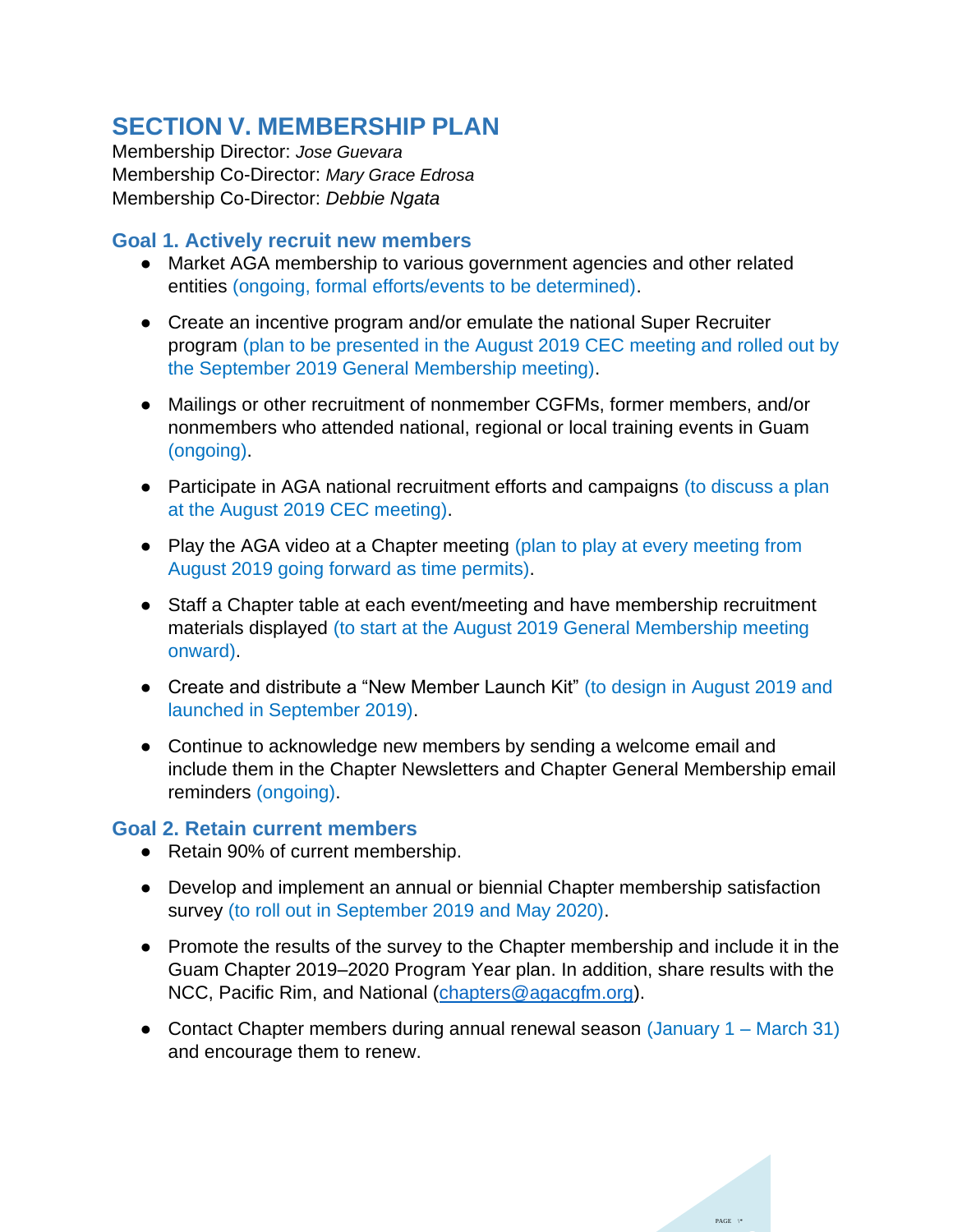- Communicate via email with Chapter members on a timely basis notifying them of monthly Chapter meetings and encourage participation in other Chapter activities (ongoing - monthly).
- Invite Chapter members who are celebrating membership anniversaries via email to be recognized during the monthly general membership meetings (ongoing).
- Recognize Chapter members' AGA anniversary dates and years of membership in our newsletter and on our website. Provide monthly updates of membership listing and changes (ongoing).
- Continue with the free lunch raffle program for Chapter members who attend our monthly Chapter meetings and encourage non-members to join AGA for additional benefits (ongoing at monthly General Membership meetings).
- Continue with the raffle program for Chapter members to win airfare, accommodations, and registration fee to earn CPEs at the AGA National PDT and Guam PDC based on availability of funds (to be raffled in May 2020).
- Continue to provide discounts for the luncheon during the monthly chapter meetings and training courses to members (ongoing).
- Recognize CGFMs in our newsletter and on our website (ongoing).
- Contact past members whose memberships have expired (analysis to be completed in August 2019 and first wave contact will be performed in September 2019; we will do a second wave contact in the months prior to membership renewal and again in May 2020 with informal contacts performed throughout the program year).
- Host at least one free event this program year for members (to be determined).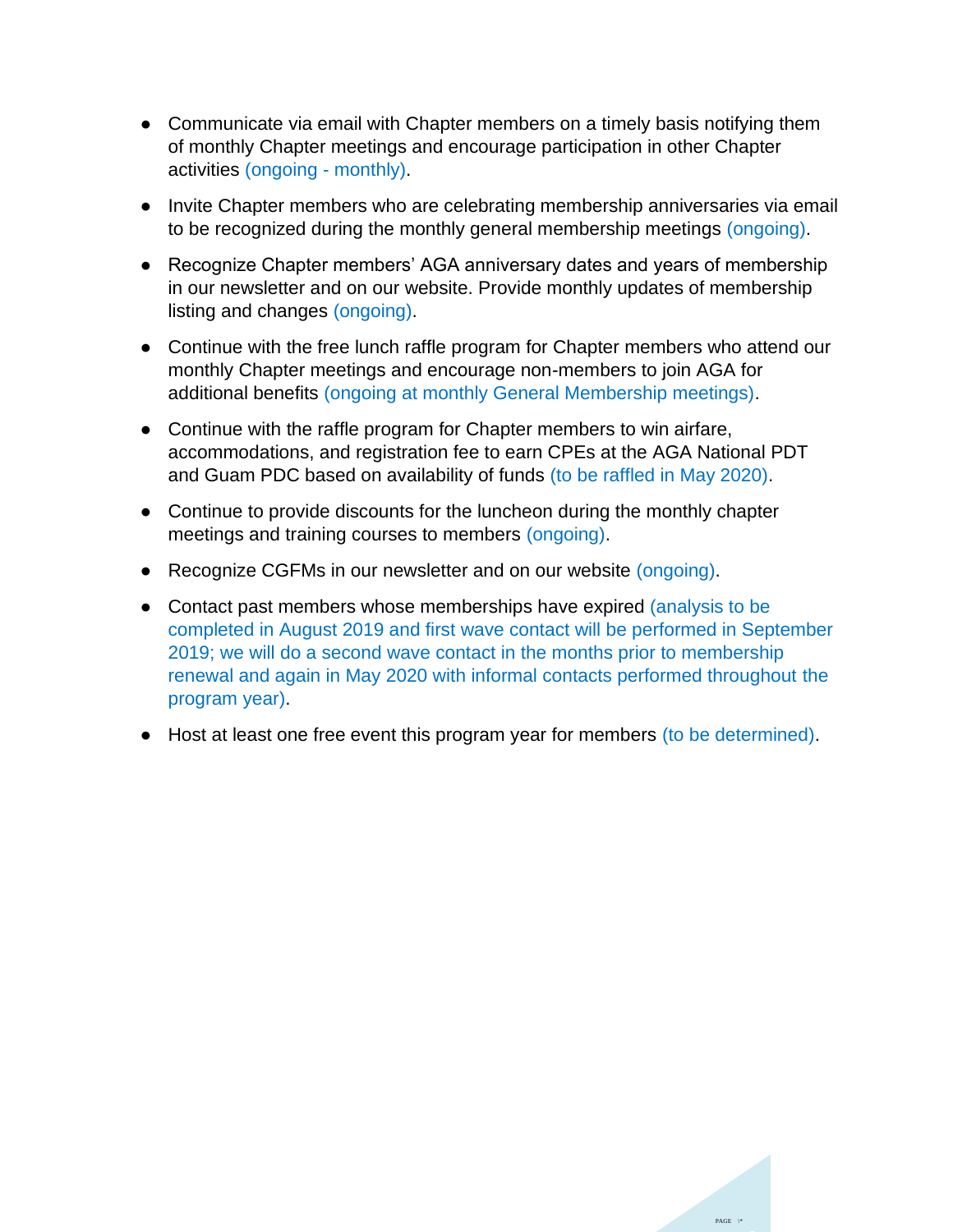### <span id="page-16-0"></span>**SECTION VI. YOUNG PROFESSIONALS AND STUDENTS PLAN**

Young Professionals Director: *Rachel F. Cubacub* Co-Director: *Michelle Puno* Co-Director: *Pending (AJA President)*

#### <span id="page-16-1"></span>**Goal 1. Make young professional and student members a priority**

- Offer student and young professional members opportunities to network with other Chapter members by inviting the student and young professional members to be part of the various Chapter committees and events. Incentivize these members by subsidizing cost of membership fees and chapter lunch meetings who are actively involved with the Chapter (ongoing).
- Work with the UOG Junior Accountants Society (JAS), GCC Association of Junior Accountants (AJA), and the Directors of Membership, Education and Community Service to continue incentive programs for active participation by students and young professional members (ongoing).
- Emphasize networking opportunities to students and young professional members involved in various Chapter activities such as assisting in planning/organizing conferences, participating in community service events, and submitting newsletter articles, etc. (ongoing)
- Promote the CGFM certification by speaking to UOG JAS and GCC AJA (to be coordinated once the semester starts).
- Attend their meetings, and present/introduce the CGFM certification to UOG and GCC accounting classes (to be determined).

### <span id="page-16-2"></span>**Goal 2. Support the growing careers of young professionals and student members**

- Provide free membership to the student representatives (UOG JAS and GCC AJA Presidents) on the CEC committee (August 2019).
- Conduct presentations at high school "Career Day" events and/or college accounting courses about the significance, roles and benefits of the accounting profession and AGA membership (to be determined).
- Encourage the UOG and GCC accounting students and professors to join the Chapter, by inviting them to attend and participate in chapter meetings, community service activities, and other Chapter sponsored events (ongoing, will also work with the Membership Committee).
- Improve the Chapter mentorship program by providing opportunities for Chapter mentors to interact with accounting students through student mixers, meetings, and/or job shadow days (ongoing).

PAGE \\*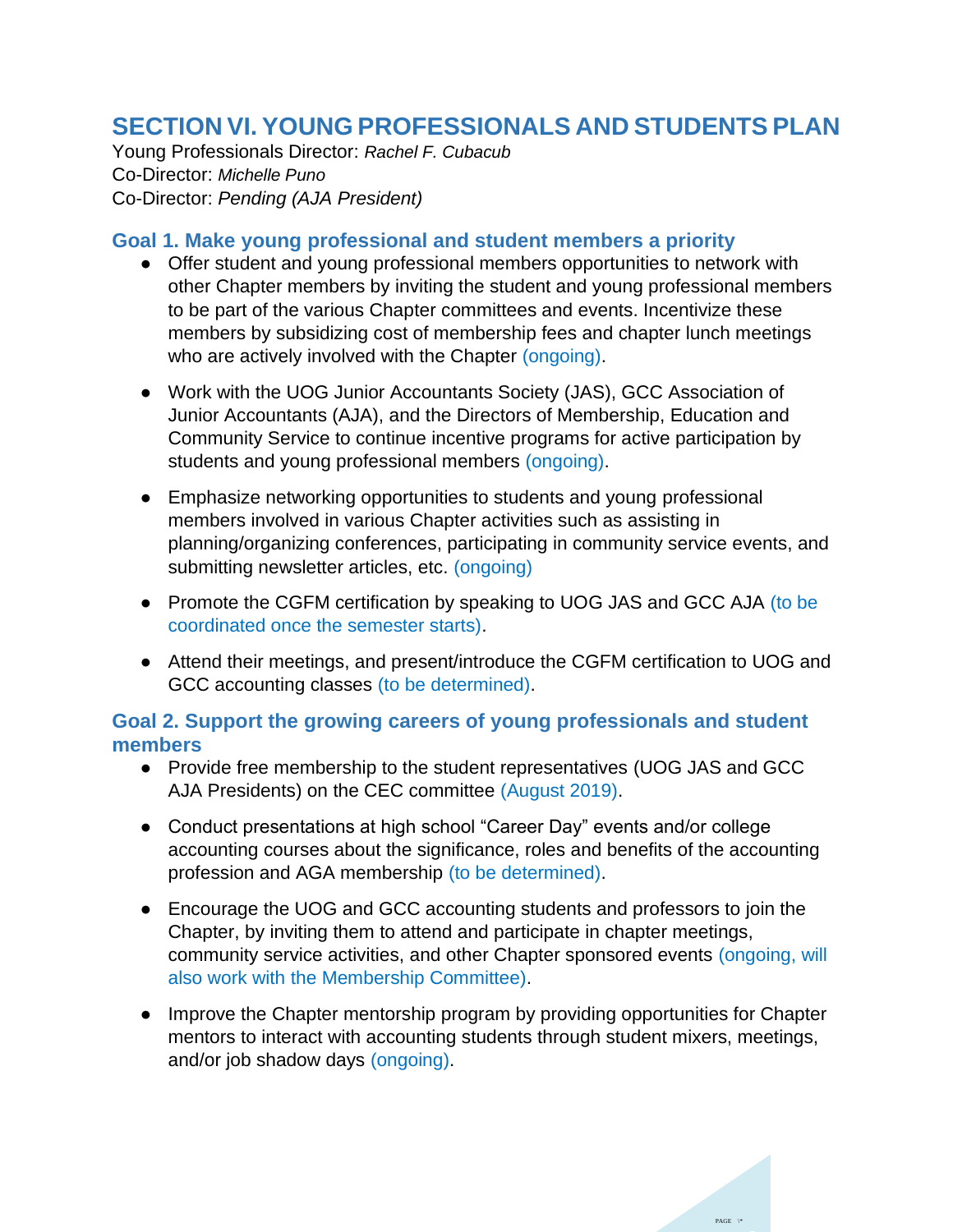- Develop other creative means by which current and prospective UOG and GCC accounting students can network with accounting professionals.
- Coordinate with Chapter members to facilitate student company tours.
- Include UOG and GCC students in the Chapter mailing lists to receive email information regarding AGA activities, i.e., newsletters, community service programs, monthly memberships meetings, etc. (ongoing)
- Encourage young professionals to contribute articles to the Chapter newsletter and website (ongoing).

### <span id="page-17-0"></span>**Goal 3. Offer educational opportunities for young professional and student members.**

- Provide academic scholarships to UOG and GCC students. See section on Scholarship Plan.
- Continue to support the GCC Accounting Pathways Conference as a sponsor and/or provide speakers. The objective of the conference is to provide students with insights into the accountancy profession and to equip them with the knowledge of the requirements as a professional accountant (Fall/Spring Semester).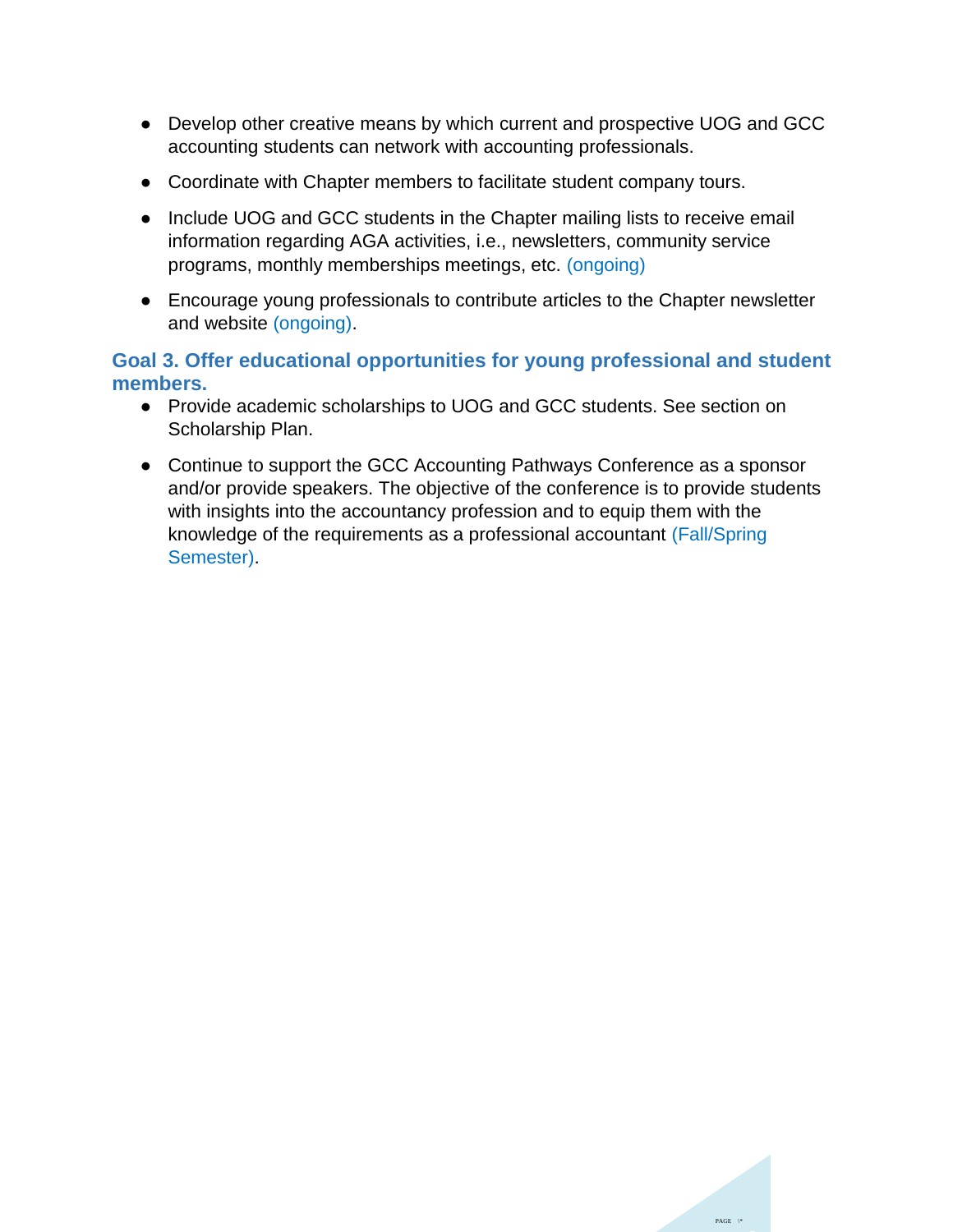### <span id="page-18-0"></span>**SECTION VII. ACCOUNTABILITY PLAN**

Accountability Director: *Doreen T. Crisostomo*

### <span id="page-18-1"></span>**Goal 1. Make accountability outreach a priority for both your chapter and chapter members.**

- Complete and release the Chapter's Citizen-Centric Report (CCR) for Program Year 2018-2019 no later than September 30, 2020 and post it to the Chapter website.
- Submit the Chapter's CCR to AGA's Certificate of Excellence in CCR Program no later than December 31, 2020.

### <span id="page-18-2"></span>**Goal 2. Establish a chapter accountability outreach plan**

- Issue reminder notices no later than July 31 to all government agencies about Public Law 30-127, which requires GovGuam agencies to prepare their CCRs no later than sixty (60) calendar days after their independent audit reports have been released by OPA (August 2019 for this program year).
- Coordinate with OPA to monitor GovGuam agencies' compliance with Public Law 30-127 to issue their CCRs after their respective financial audits are issued (ongoing).
- Coordinate with the UOG and GCC accounting students and/or JAS and AJA to assist GovGuam agencies in the preparation of their CCRs (ongoing).
- Continue to coordinate with UOG and GCC accounting students and/or Chapter members to implement a CCR review committee to provide agencies with suggestions for improvements to enhance the quality of the CCRs (ongoing).

### <span id="page-18-3"></span>**Goal 3. Promote accountability in chapter events**

- Present the 2018-2019 Chapter CCR to the membership during a General Membership meeting no later than December 31, 2019.
- Secure officials from government agencies to present their CCRs during a regularly scheduled membership meeting. The presentations will also include sharing their experiences of preparing their respective CCRs (meeting date to be determined).
- Issue a "Best Citizen-Centric Report Award" to recognize an outstanding CCR that meets the design elements cited in Public Law 30-127 and the AGA national guidelines. CCRs posted on the OPA's website will be automatically entered, subject to PL 30-127 requirements, in the contest and the winning CCR will be presented no later than February 2020 (coordination to start in December 2019).
- Recognize GovGuam entities who have complied with the mandates of P.L. 30-127 for the last 11 years since the law's inception in FY2008 (meeting date to be determined).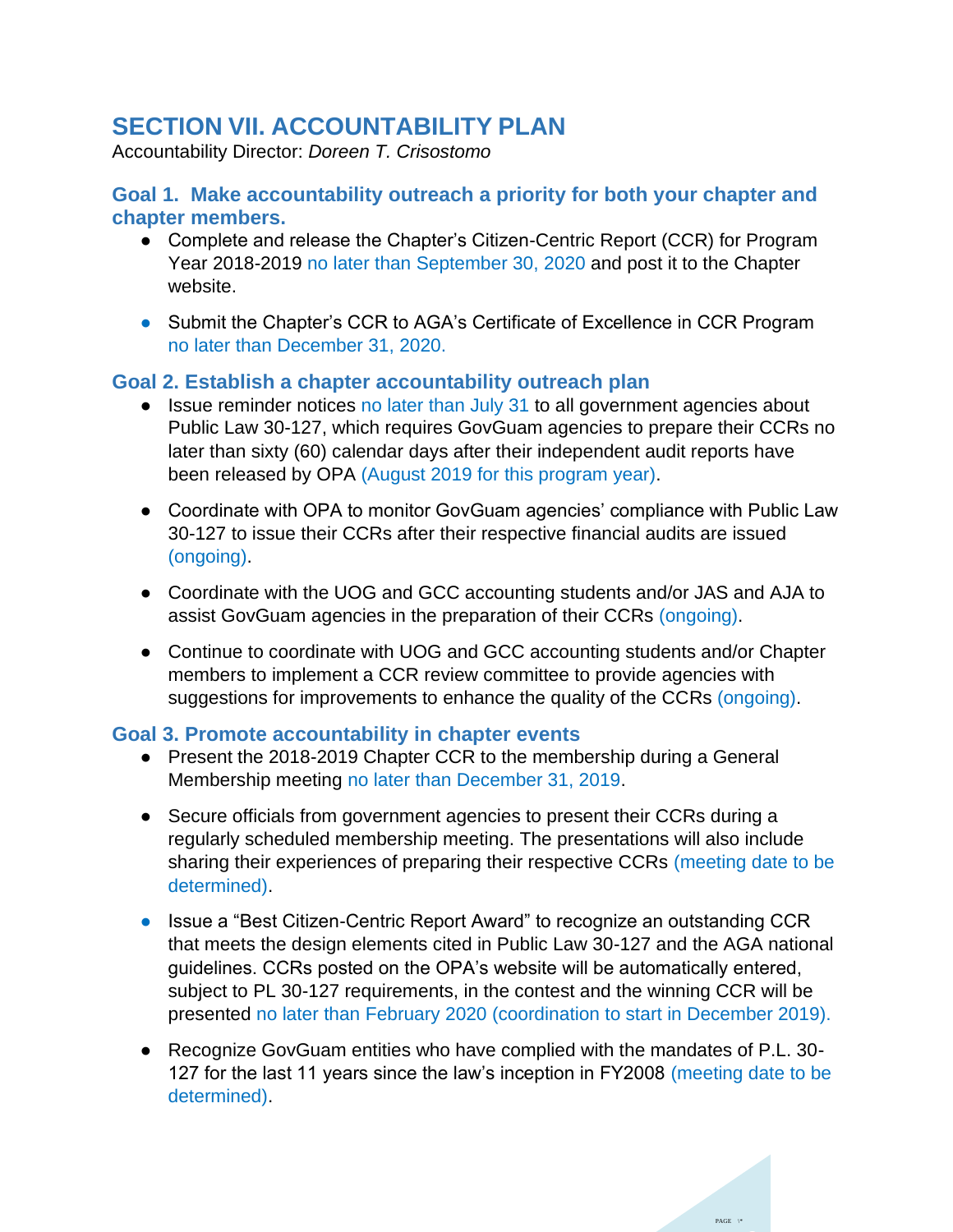● Submit at least five CCRs prepared by GovGuam agencies to AGA's Certificate of Excellence in CCR program.

### <span id="page-19-0"></span>**Goal 4. Participation in AGA's performance accountability programs**

- Encourage chapter members to participate as a Certificate of Excellence in Accountability Reporting (CEAR) and/or CCR reviewer (ongoing).
- Encourage GovGuam agencies to submit their CCR to National to conduct its Certificate of Excellence review (ongoing).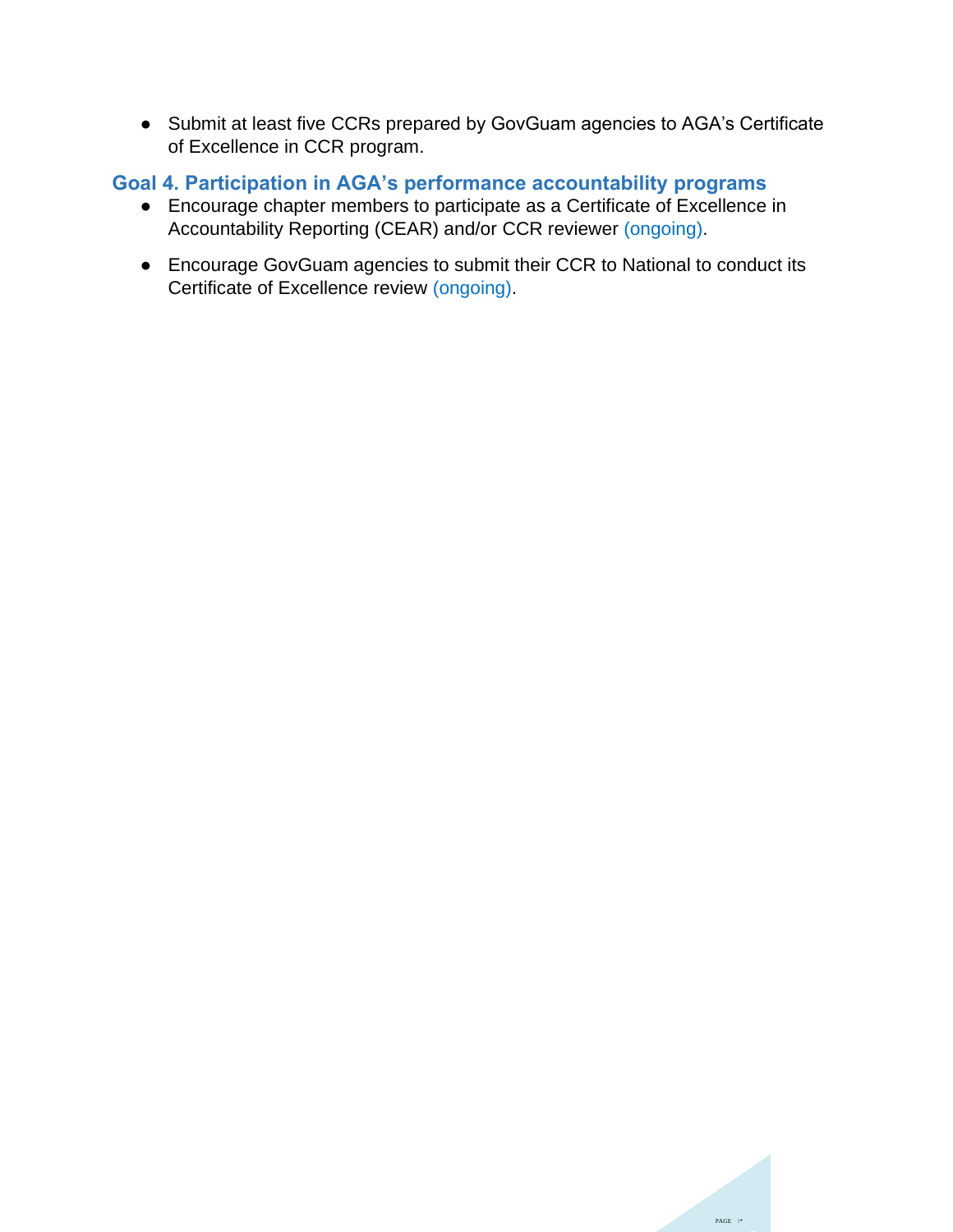### <span id="page-20-0"></span>**SECTION VIII. COMMUNITY SERVICE PLAN**

Community Service Director: *Margie Francisco* Community Service Co-Director: *Vanessa Valencia*

### <span id="page-20-1"></span>**Goal 1. Participate in community service**

- Conduct at least six (6) community service projects for the program year by partnering with needy organizations or others who are hosting community service events (ongoing, refer to planned events in the Chapter Reporting Form).
- Encourage members to participate in at least one community service project for the program year to achieve 50% participation of total the Chapter's membership (estimate 90 to 100 AGA members) (ongoing).
- Encourage members to support the Chapter's community service events that will utilize members' experiences and expertise in their fields such as credit awareness and savings education. In addition, members must participate in at least one community service or training event to be eligible for the annual PDT raffle (ongoing).
- Participate in regional or international community service events to promote Professional Social Responsibility (PSR) for the program year such as the International Coastal Clean-up, Relay for Life, etc. (ongoing)

### <span id="page-20-2"></span>**Goal 2. Promote community service and AGA**

- Host and coordinate the annual AGA Guam Chapter 5K Run to raise funds for scholarship programs (June 2019).
- Partner with other non-profit organizations in community service projects that will foster professional and civic relationships with the AGA such as the Salvation Army, Guma San Jose, Guam Animals in Need (GAIN), etc. (ongoing)
- Provide monetary community service donations (ongoing).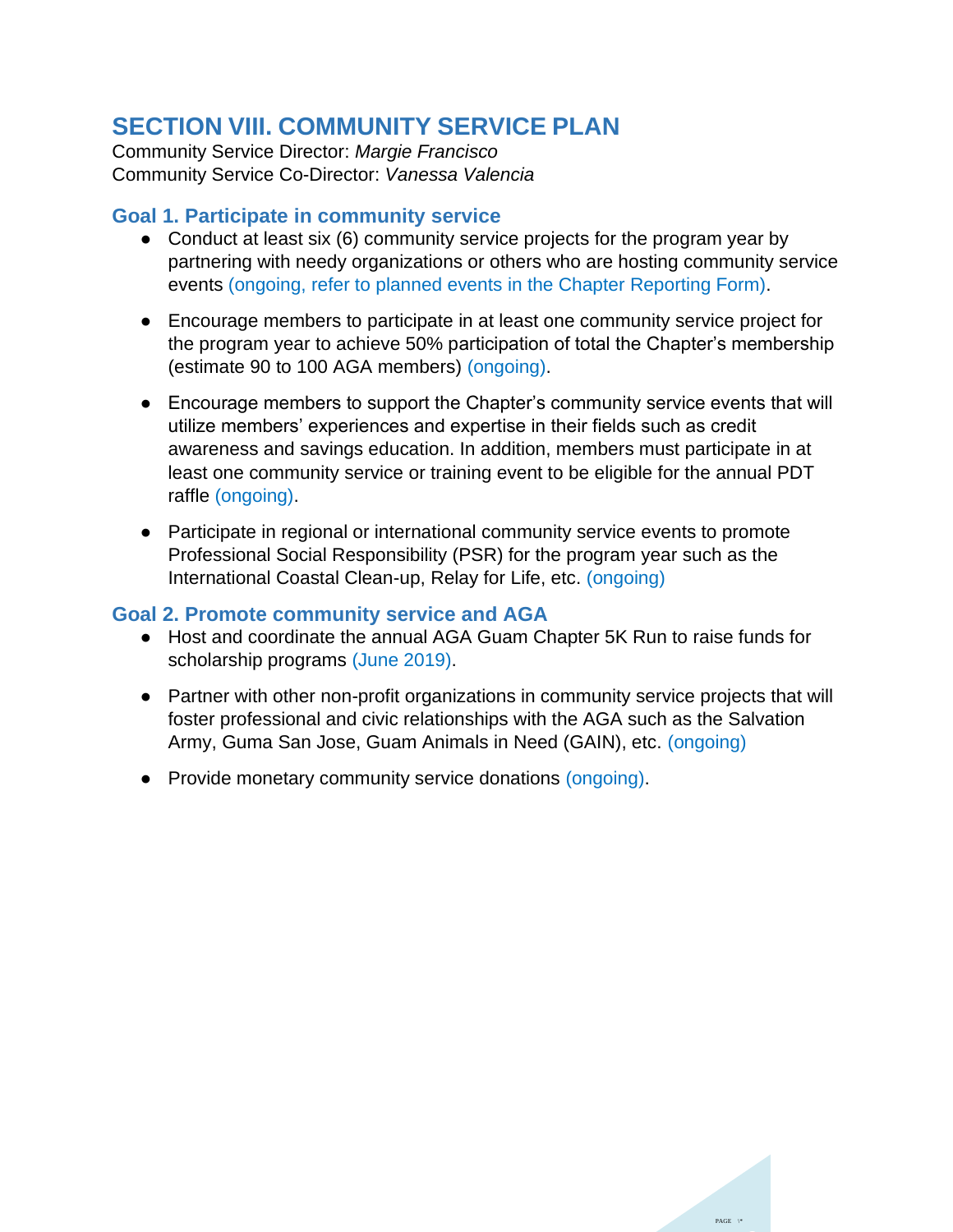### <span id="page-21-0"></span>**SECTION IX. SCHOLARSHIP PLAN**

Scholarship Director: *Pamela Aguigui*

### <span id="page-21-1"></span>**Goal 1. Offer academic scholarships**

- Set aside funds from the Educational Fund (to be determined by CEC) to support accounting and business student(s) in accordance with the Chapter Scholarship Criteria. Programs include but not limited to the Herminia Dierking scholarship, AGA Guam Chapter scholarship and graduate-level scholarships (planning to be done in August 2019 for release during the Fall semester).
- Solicit involvement of the private sector to gain support of the Chapter's scholarship programs. Offer free AGA membership to donors for each \$1,000 support (ongoing).
- Recognize donors by inviting them as speakers (ongoing).

#### <span id="page-21-2"></span>**Goal 2. Encourage participation of members and dependents of members**

- Distribute the Scholarship Program requirements during the general membership meetings and encourage members' involvement in the recruitment of potential candidates to the Scholarship Program. Announce regularly in the Chapter membership meetings (ongoing).
- Encourage application to AGA National Academic Scholarships (due during the month of April) including:
	- o Rising College Freshman
	- o Current Undergraduates
	- o Graduate Students
	- o Community Service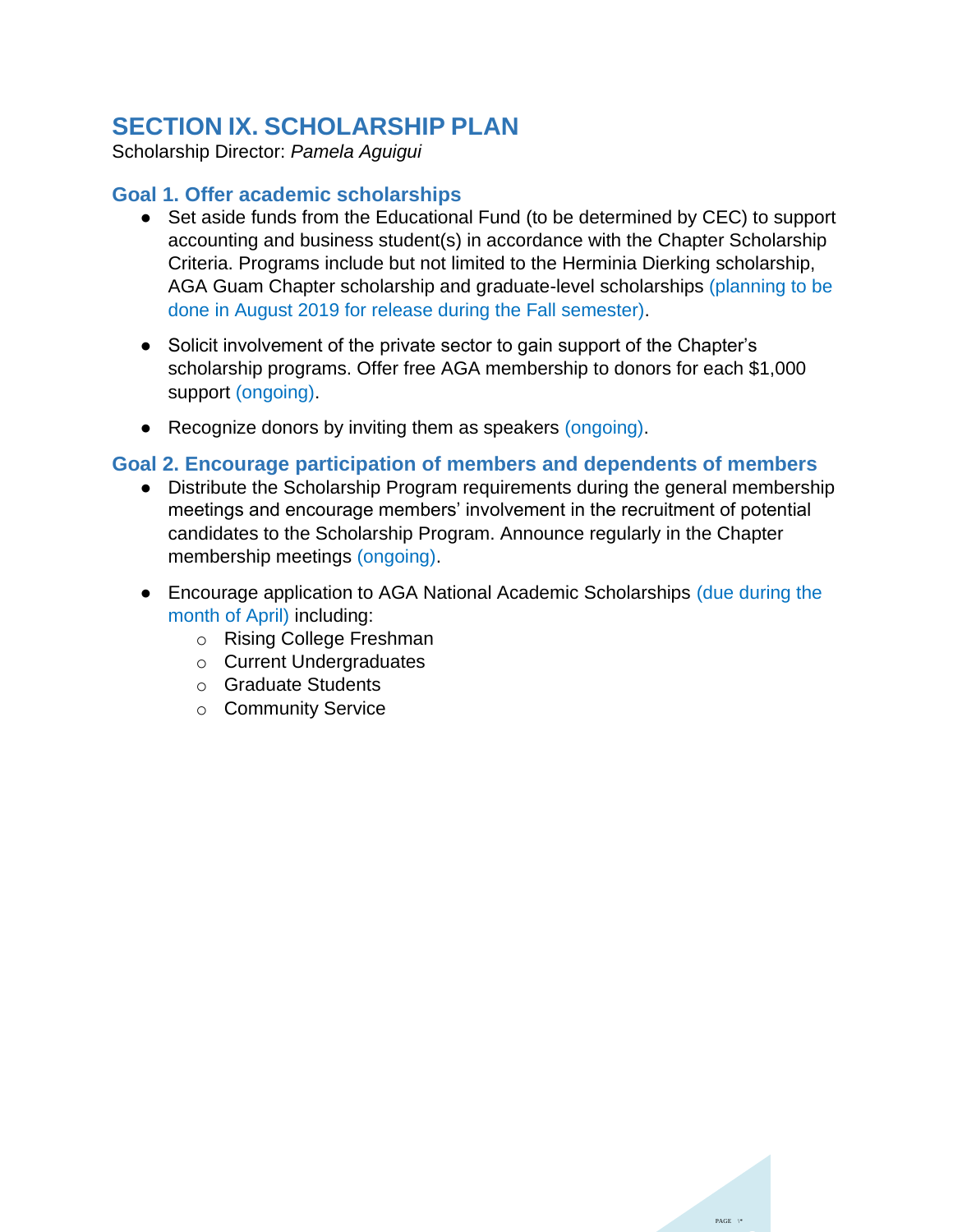### <span id="page-22-0"></span>**SECTION X. AWARDS PLAN**

Awards Director: *Justin Castro* Chapter Recognition Program Director: *Taling Taitano*

### <span id="page-22-1"></span>**Goal 1. Recognize the association and the people who make it up**

- Continue the John Phillips Excellence in Accountability Award, which will recognize individuals for superior dedicated service and outstanding achievement in enhancing government transparency and accountability in Guam. (Nominations open in August 2019 for awarding in September 2019.)
- AGA Guam Chapter President to present awards during the September general membership meeting or as appropriate for the following categories:
	- o John Phillips Excellence in Accountability Award
	- o Certificate of Appreciation/Participation
	- o Membership Longevity Award (10, 15, 20, 25 years, etc.)
	- o Professional Accomplishments
	- o New CGFMs
- Provide scholarships to PDT and local training to members in recognition of their participation in club activities.
	- $\circ$  PDT minimum of one (1) scholarship, based on availability of funds. Membership to update the SOP by September 2019. Qualified members to be notified by April 2020, with the drawing to be done during the May 2020 general membership meeting.
	- $\circ$  Local training minimum of two (2) scholarships, based on availability of funds. Details to be determined in conjunction with the Education Committee.
- Encourage application to AGA National Awards (due during the month of March 2020) including:
	- o Chapter Education Award
	- o Chapter Service Award
	- o Community Service Award
	- o Chapter CGFM Award
	- o Regional Coordinator Award
	- o Emerging Leader Award of Excellence
	- o Chapter Newsletter and Website Awards
	- o Volunteer of the Year Award

### <span id="page-22-2"></span>**Goal 2. Promote the advancement of government financial management to the community and employers**

- Prepare public service announcements or press releases for nominations, awards, and scholarships and submit to (ongoing):
	- o Newsletter
	- o Website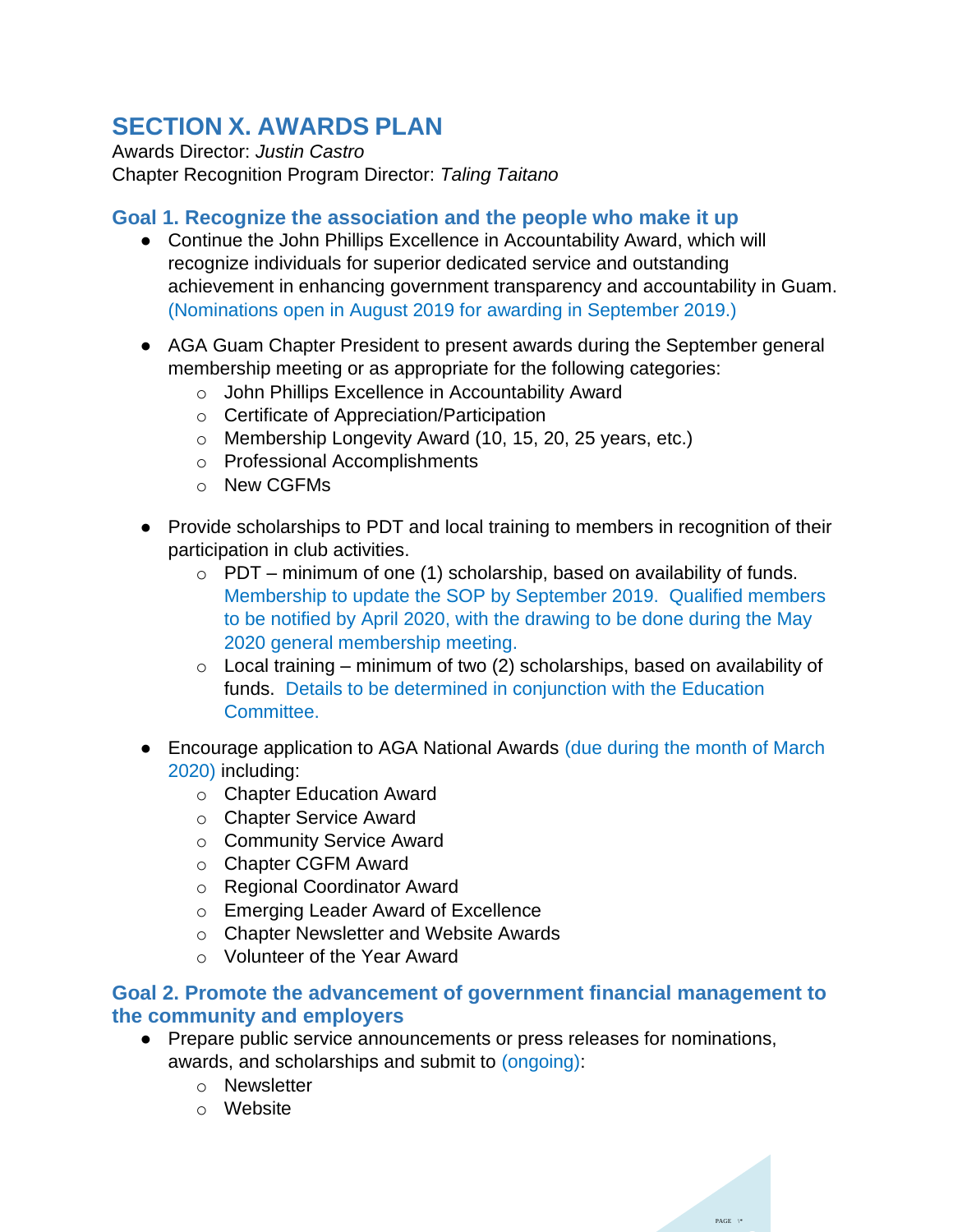- o Local media outlets
- o Social Networking Sites
- o National AGA
- o Other trade journals.